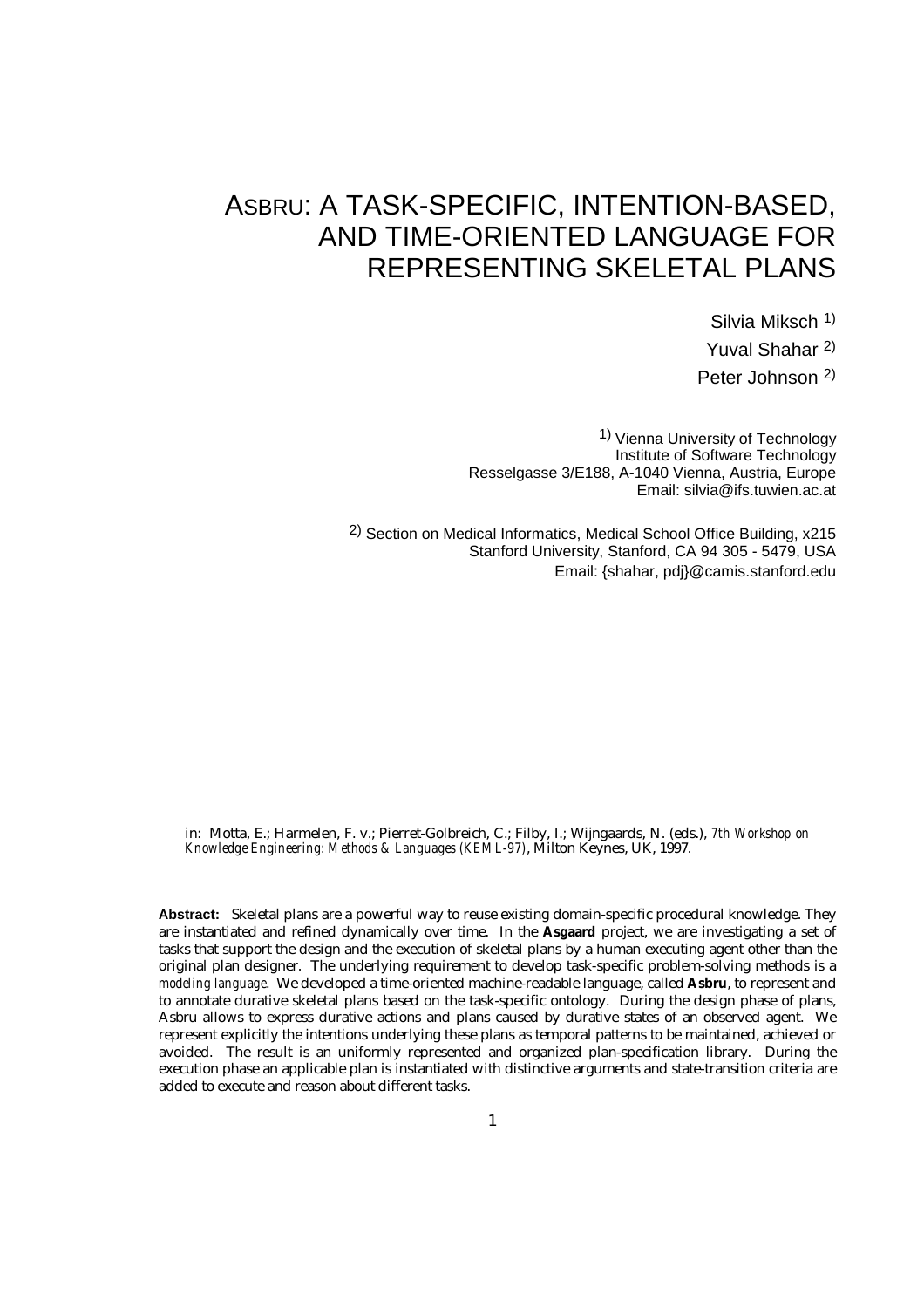## **3.1 INTRODUCTION: AUTOMATED SUPPORT OF SKELETAL PLAN DESIGN AND EXECUTION**

A common strategy for the representation and the reuse of domain-specific procedural knowledge is the representation of that knowledge as a library of skeletal plans. Skeletal plans are plan schemata at various levels of detail that capture the essence of the procedure, but leave room for execution-time flexibility in the achievement of particular goals [Friedland and Iwasaki, 1985]. Thus, they are usually reusable in different contexts.

Execution of skeletal plans often involves an interpretation by one agent of plans that have been designed by another. We are interested in problems that occur while trying to provide several types of automated support to a human interpreting agent. Automated support includes tasks such as verification and validation of plans, assessment of the applicability of the plan to a particular state of the world, guidance in proper execution of that plan, monitoring of the execution process, assessment of the results of the plan, critiquing the execution process and its results, and assistance in the modification of the original plan [Shahar et al., 1996]. We are focusing on domains that are timeoriented with respect to both external states and plan actions, and that might require intermittent execution of plans over multiple (possibly disjoint) periods of time, an uncommon requirement in classical planning models. An urgent requirement to perform these tasks is an adequate language for representing durative skeletal plans.

We demonstrate our ideas in the context of the medical domain. However, as can readily be seen, the model presented is quite general. In the following we discuss the state-of-the-art of the influential components to our approach.

#### *3.1.1 Clinical Guidelines and Protocols*

**Clinical guidelines** are a set of schematic plans for management of patients who have a particular clinical condition (e.g., insulin-dependent diabetes). **Clinical protocols** are a more detailed version of clinical guidelines, often used when guidelines need to be applied uniformly to enable statistical analysis of the outcomes (e.g., experimental chemotherapy protocols for cancer therapy). The application of clinical guidelines and protocols by human care providers involves collecting and interpreting considerable amounts of data over time, applying standard treatment plans in an episodic fashion, and revising those plans when necessary. The guidelines often involve implicit assumptions about the knowledge of the agent executing the plans, both in the data-interpretation and in the treatment-planning phases. Thus, clinical guidelines can be viewed as a shared library of highly reusable skeletal reactive plans, whose details need to be refined and executed by a reactive planner over significant periods of time when applied to a particular patient [Tu et al., 1989] .

Clinical guidelines are often ambiguous or incomplete. For example, a diabetes guideline might recommend a therapy target without any specific recommendations on ways to achieve it, or might suggest the use of a drug without a precise dose. Physicians often do not adhere to protocols, believing their actions to be closer to the intentions of the protocol designers [Hickam et al., 1985]. An automated assistant should recognize cases in which the care-provider's actions adhere to the overall intentions, and continue offering useful advice even if the guideline is not followed literally.

## *3.1.2 Related Approaches: Automated Support*

During the past 15 years, there have been several efforts to create automated reactive planners to support the process of protocol-based care over significant periods of time. In the *prescriptive* approach, active interpretation of the guidelines is given; examples include ONCOCIN [Tu et al., 1989] in the oncology domain, T-HELPER [Musen et al., 1992] in the AIDS domain, and DILEMMA [Herbert et al., 1995], EON [Musen et al., 1996], and the European PRESTIGE Health-Telematics project, as general architectures. In the *critiquing* approach, the program critiques the physician's plan rather than recommending a complete one of its own. This approach concentrates on the user's needs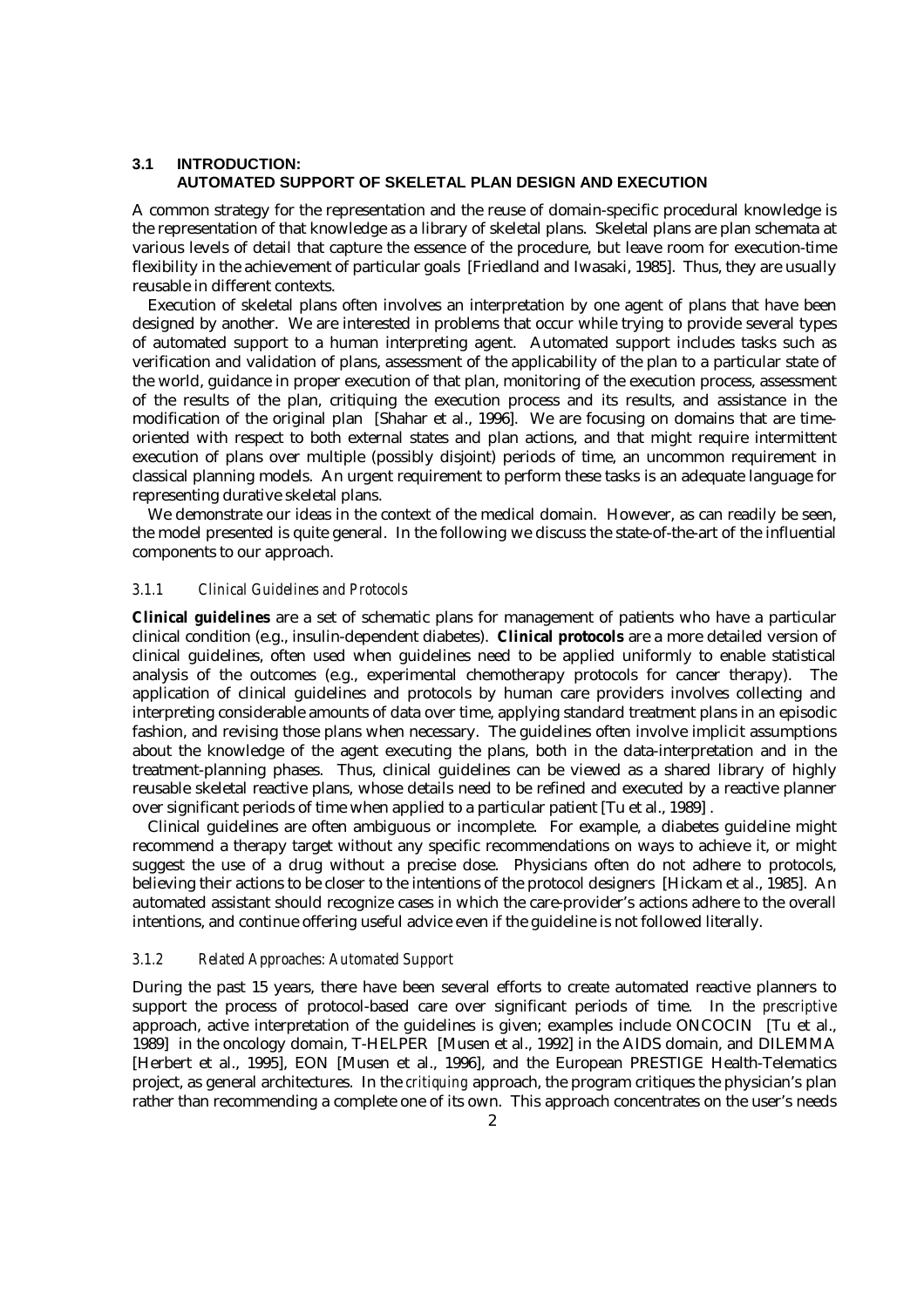and exploits the assumption that the user has considerable domain-specific knowledge [Miller, 1986]. A task-specific architecture implementing the critiquing process has been generalized in the HyperCritic system [Van der Lei and Musen, 1991]. Task-specific architectures assign well-defined problem-solving *roles* to domain knowledge and facilitate acquisition and maintenance of that knowledge.

Several approaches to the support of guideline-based care encode guidelines as elementary statetransition tables or as situation-action rules dependent on the electronic medical record [Sherman et al., 1995], but do not include an intuitive representation of the guideline's clinical logic, and have no semantics for the different types of clinical knowledge represented. Other approaches permit hypertext browsing of guidelines via the World Wide Web [Barnes and Barnett, 1995; Liem et al., 1995], but do not use the patient's electronic medical record.

None of the current guideline-based-care systems have a sharable representation of guidelines that (1) has knowledge roles specific to the guideline-based-care task, (2) is machine and human readable, and (3) allows data stored in an electronic patient record to invoke an application that directly executes the guideline's logic and related tasks, such as critiquing.

## *3.1.3 Related Approaches: Modeling Languages*

On the one hand, workers in medicine and medical informatics have recognized the importance of protocol-based care to ensure a high quality of care since the 1970s. A group of investigators, working through the American Society for Testing and Materials (ASTM), has defined a standard procedural language, known as the Arden syntax [Hripcsak et al., 1994]. The Arden syntax encodes situationaction rules. Developers of the Arden syntax have promoted this Pascal-like language because of the pressing needs to facilitate exchange of guidelines among health-care institutions using existing software technology. This new standard has significant limitations: The language currently supports only atomic data types, lacks a defined semantic for making temporal comparisons or for performing data abstraction, and provides no principled way to represent clinical guidelines that are more complex than individual situation-action rules [Musen et al., 1995]. Therefore the Arden syntax is not applicable for our purposes.

On the other hand, computer-oriented knowledge interchange languages (e.g., KIF [Genesereth and Fikes, 1992], CML [Bobrow et al., 1996]), ontologies or models for knowledge sharing (e.g., [Gruber, 1993; Guarina and Giaretta, 1995; Steve et al., 1995]), and general purpose languages to support planning (e.g., PROPEL language [Levinson, 1995], O-Plan2 [Tate et al., 1994] were introduced. These traditional (plan-execution) representations have significant limitations and are not applicable in dynamic changing environments, like medical domains: (1) they assume instantaneous actions and effects; (2) actions often are continuous (durative) and might have delayed effects and temporallyextended goals [Bacchus and Kabanza, 1996]; (3) there is uncertainty and variability in the utility of available actions; (4) unobservable underlying processes determine the observable state of the world; (5) a goal may not be achievable; (6) parallel and continuous execution of plans is necessary. The requirements of plan specifications in clinical domains [Tu et al., 1989; Uckun, 1996] are often a superset of the requirements in typical toy-problem domains used in planning research.

A sharable skeletal-plan-execution language needs to be expressive with respect to temporal annotations and needs to have a rich set of parallel, sequential, and iterative operators. Thus, it should enable designers to express complex procedures in a manner similar to a real programming language (although typically on a higher level of abstraction). The language, however, also requires welldefined semantics for both the prescribed actions and the task-specific annotations, such as the plan's intentions and effects, and the preferences (e.g., implicit utility functions) underlying them. Thus, the executing agent's (e.g., the physician's) actions can be better supported, leading to a more flexible dialog and, in the case of the clinical domains, to a better acceptance of automated systems for guideline-based care support. Clear semantics for the task-specific knowledge roles also facilitate acquisition and maintenance of these roles.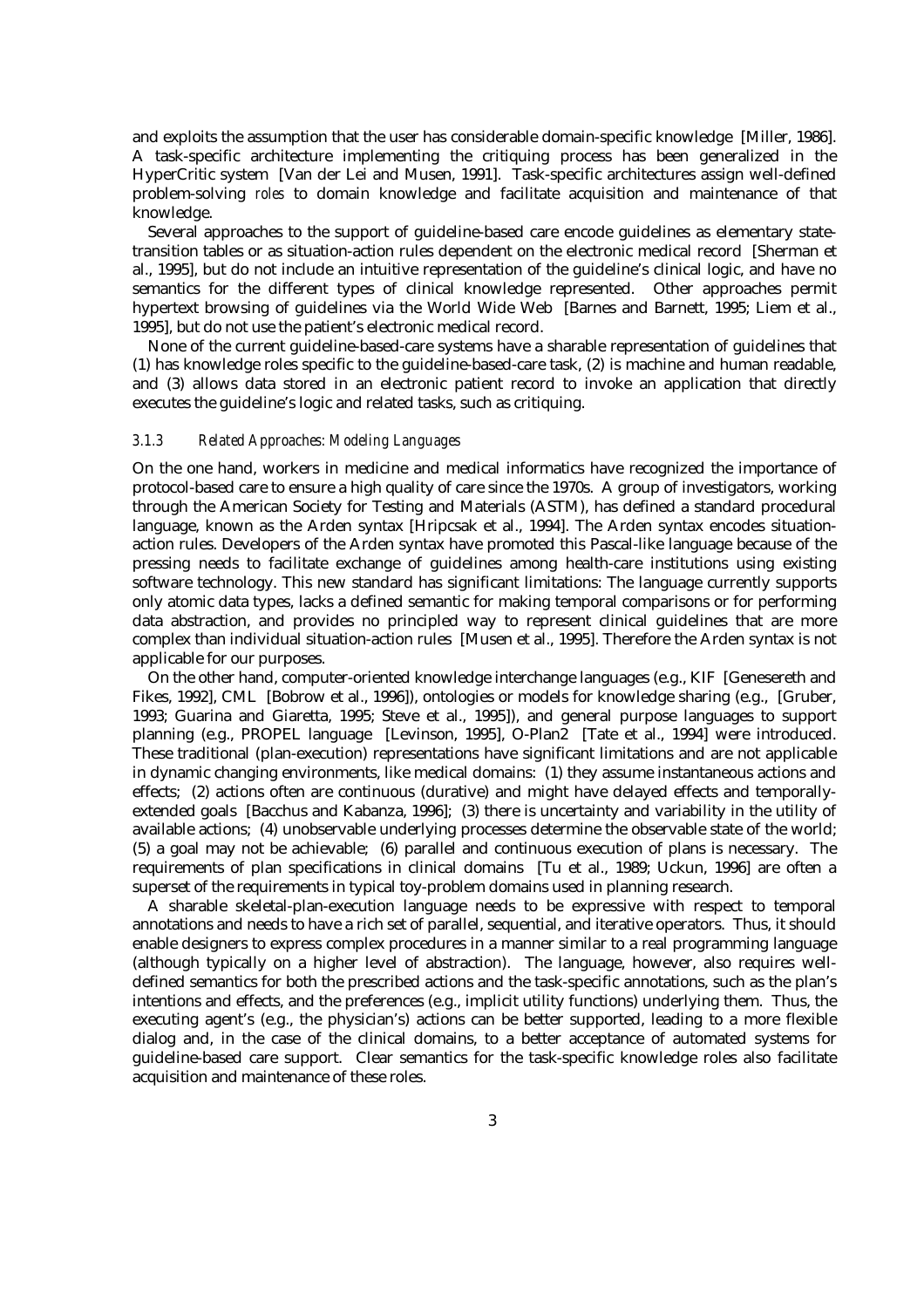With these requirements in mind, we have developed a time-oriented, intention-based, and sharable language, called **Asbru**. The Asbru language is part of the **Asgaard**\*) project [Shahar et al., 1996], in which we are developing task-specific problem-solving methods that perform design, execution, and critiquing tasks in medical domains.

In the following, we will introduce the syntax and the semantics of the Asbru language. We will explain Asbru using a medical example as illustration, namely a guideline for controlled observation and treatment of **noninsulin-dependent gestational diabetes mellitus (GDM type II)**. In the first appendix A we will list the complete Asbru syntax in Backus-Naur form (BNF). In the second appendix we will show the complete example - parts are used during the paper - in three version: verbal, graphical, and in Asbru.

### **3.2 THE ASBRU LANGUAGE: BASIC CONCEPTS**

Asbru can be used to design specific plans as well as support the performance of different reasoning and executing tasks. During the design phase of plans, Asbru provides a powerful mechanism to express durative actions and plans caused by durative states of an observed agent (e.g., many actions and plans need to be executed in parallel or every particular time point). These plans are combined with intentions of the executing agent of plan. They are uniformly represented and organized in the *guideline-specification library*. During the execution phase an applicable plan is instantiated with distinctive arguments and state-transition criteria are added to execute and reason about different tasks.

## *3.2.1 Meaning of "Intention-based"*

 $\overline{a}$ 

The meaning of *intentions* in general and for planning tasks in particular has been examined in philosophy [Bratman, 1987] and in artificial intelligence [Pollack, 1992]. We view intentions as temporally extended goals at various abstraction levels [Bacchus and Kabanza, 1996]. Intentions are *temporal patterns* of actions or states, to be maintained, achieved, or avoided.

For example, during therapy of a diabetes patient, hyperglycemia (a higher than normal level of blood glucose) is detected for the second time in the same week around bedtime. The diabetesguideline's prescribed action might be to increase the dose of the insulin the patient typically injects before dinner. (Insulin reduces the level of blood glucose.) However, the health-care provider recommends reduction of the patient's carbohydrate intake (e.g., bread) during dinner. This action seems to contradict the prescribed action. Nevertheless, the underlying state intentions of both actions are the same: "avoid more than two episodes of hyperglycemia per week.". Increasing the dose of insulin decreases the value of the blood-glucose level directly (the prescribed action in the guideline), while decreasing the value of the same clinical parameter by reducing the magnitude of an action (i.e., ingestion of carbohydrates) that increases its value (the action of the health-care provider). Therefore, the provider is still following the intention of the protocol.

#### *3.2.2 Meaning of "Temporal Pattern" and "Time annotations"*

Intentions, world states, and prescribed actions are **temporal patterns**. A temporal pattern is

- (a) a *parameter proposition*: a parameter (or its abstraction), its value, a context, and a time annotation (e.g., the *state* abstraction of the blood-glucose parameter is HIGH, as defined in the context of therapy for GDM type II, during a certain time period);
- (b) a *combination* of multiple parameter propositions [Shahar and Musen, 1996]; or
- (c) a *plan-state* associated to an instantiated plan (plan pointer) and a time annotation.

<sup>\*)</sup> In Norse mythology, Asgaard was the home and citadel of the gods, corresponding to Mount Olympus in Greek mythology. It was located in the heavens and was accessible only over the rainbow bridge, called Asbru (or Bifrost).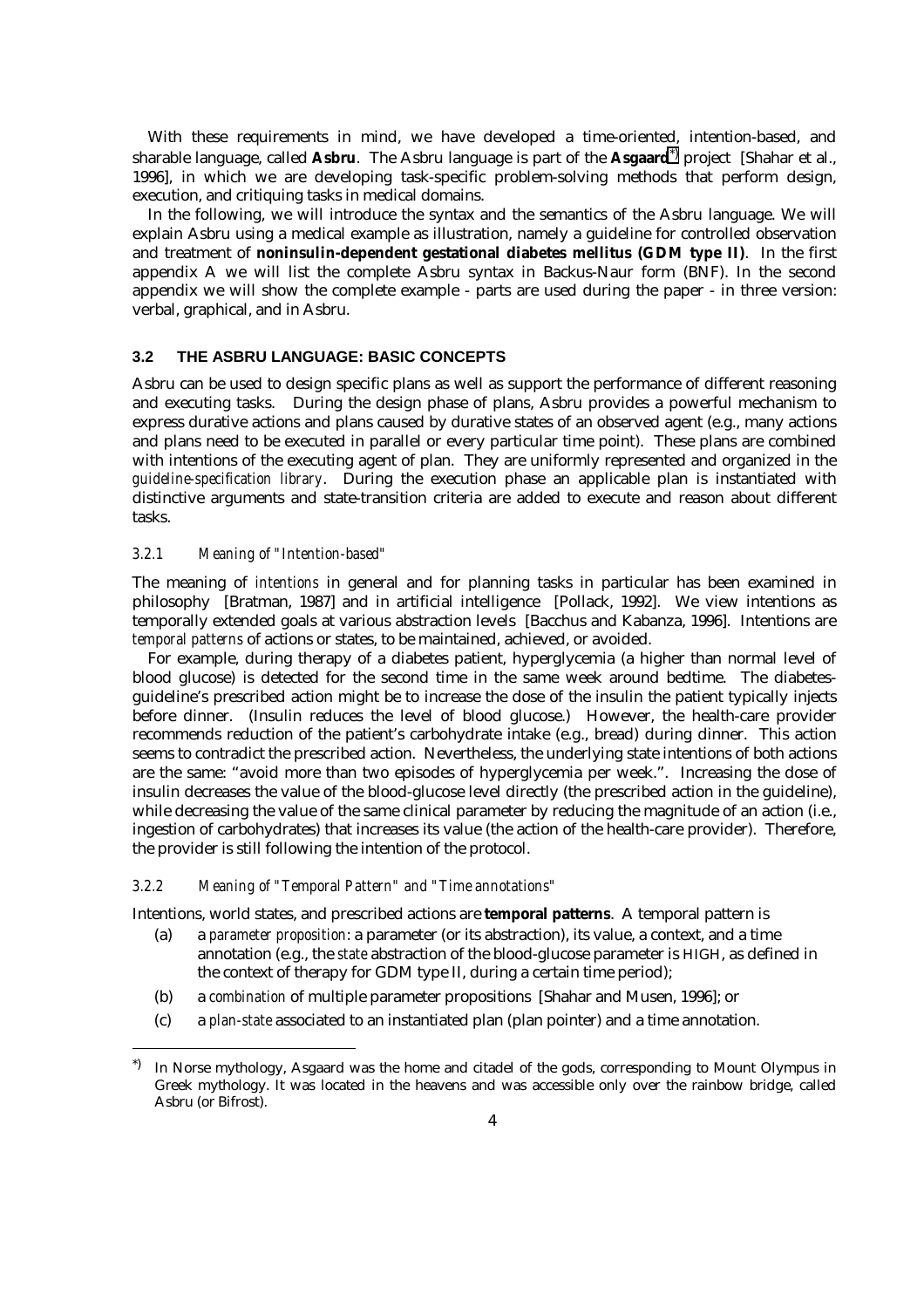The value can be a single value (or the correspondent level of abstraction-value), a value range, or the Boolean constraint "NOT" or "OR" to bound the value space. The context can be a single context (like GDM type II), a set of contexts, or a wildcard "\*" for any context. The combination of multiple parameter propositions are specified either by Boolean, temporal, or value constraint or by constraint higher order, like counting the appearance of a particular temporal pattern.

The **time annotation** we use allows a representation of uncertainty in starting time, ending time, and duration [Dean et al., 1995; Rit, 1986]. The time annotation supports multiple time lines (e.g., different zero-time points and time units) by providing *reference annotations*. The reference annotation can be an absolute reference point, a reference point with uncertainty (defined by an uncertainty region), a function of a previously executed plan instance (e.g., start plan instance A1 20 minutes after having completed plan instance B1), or a domain-dependent time point variable (e.g., CONCEPTION). We define temporal shifts from the reference annotation to represent the uncertainty in starting time, ending time, and duration, namely earliest starting shift (ESS), latest starting shift (LSS), earliest finishing shift (EFS), latest finishing shift (LFS), minimal duration (MinDu), and maximal duration (MaxDu). The temporal shifts are associated with time units (e.g., minutes, days) or domaindependent units (e.g., GESTATIONAL-WEEKS). Thus, our temporal annotation is written as ([ESS, LSS], [EFS, LFS], [MinDu, MaxDu], REFERENCE). Figure 3.1 illustrates our time annotation. ESS, LSS, EFS, LFS, MinDu, and MaxDu can be "unknown" or "undefined" to allow incomplete time annotation. Also, in cases such as ([T1 HOURS, T1 HOURS], [T2 HOURS, T2 HOURS], [\_, \_], REFERENCE), the time interval has exact starting and finishing times, T1 and T2, respectively. Therefore, the duration should not be specified, because (duration = T2 - T1) and maximal duration is equal to minimal duration.



**Figure 3.1** A schematic illustration of the Asbru time annotations. The upper part of the figure presents the generic annotation. The lower part shows a particular example representing the time annotation [[24 WEEKS, 26 WEEKS], [32 WEEKS, 34 WEEKS], [7 WEEKS, 9 WEEKS], CONCEPTION]), which means "starts 24 to 26 weeks after conception, ends 32 to 34 weeks after the conception, and lasts 7 to 9 weeks." REFERENCE = reference annotation, ESS = earliest starting shift, LSS = latest starting shift,  $EFS =$  earliest finishing shift,  $LFS =$  latest finishing shift, MinDu = minimal duration, MaxDu = maximal duration.

For example, the parameter proposition "high blood-glucose level of any type in the context of therapy for GDM type II for more than 7 days in the period from 24 conception weeks to delivery, using the estimated conception date as a reference point", is written in Asbru as:

(STATE(blood-glucose) HIGH GDM-Type-II [[24 WEEKS, 24 WEEKS], [DELIVERY, DELIVERY], [7 DAYS,\_], CONCEPTION])

To allow temporal repetitions, we define sets of cyclical time points (e.g., MIDNIGHTS, which represents a set of midnights, where each midnight is exactly at 0:00 am, every 24 hours) and cyclical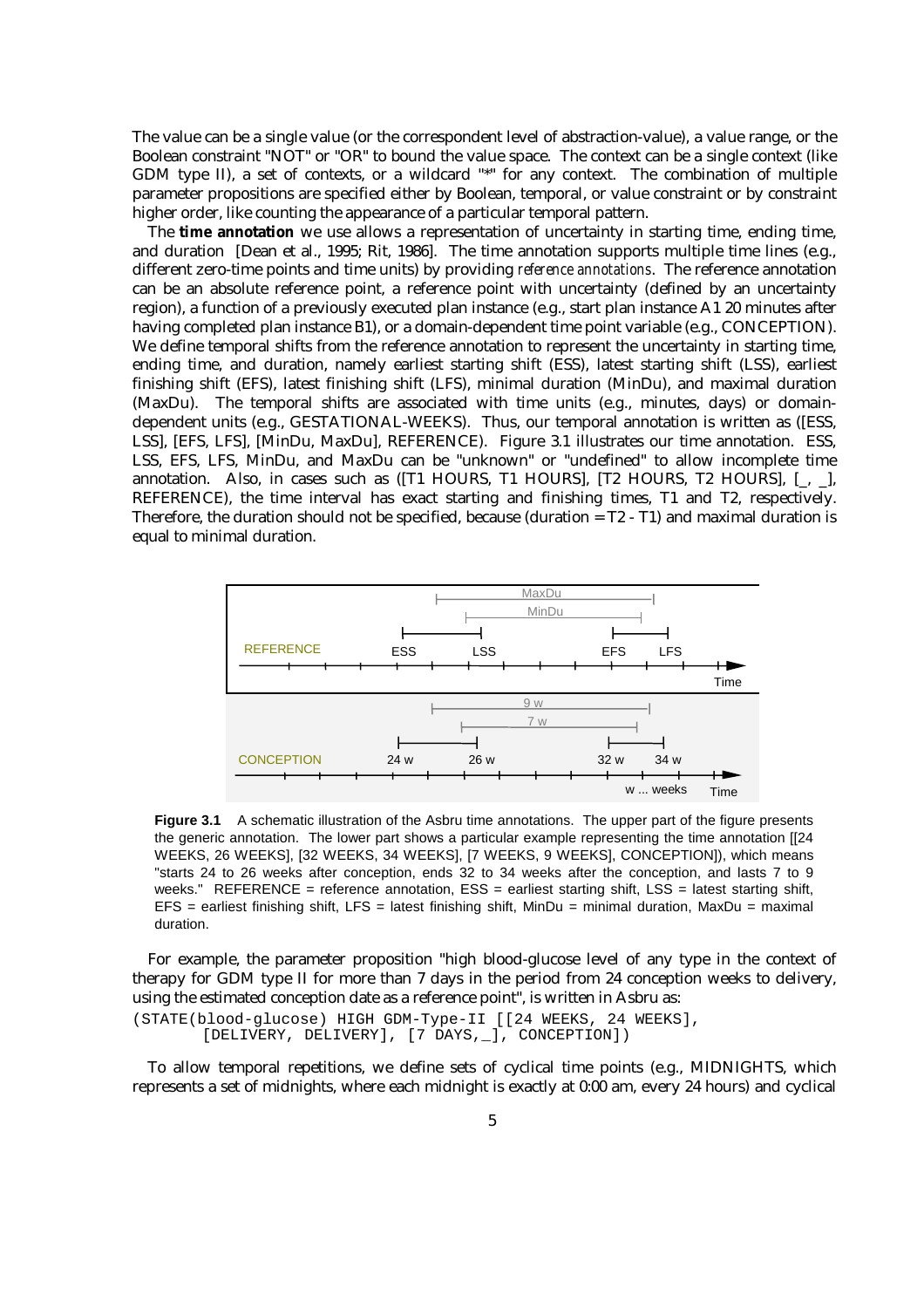time annotations (e.g., MORNINGS, which represents a set of mornings, where each morning starts at 8:00 am, ends at 11:00, and lasts at least 30 minutes). In addition, we allow short-cuts such as when a plan should start immediately at the current time, whatever that time is (using the symbol \*NOW\*), or when a condition should hold during the span of time over which the plan is executed, whatever that span is (using the symbol \*).

For example,

MIDNIGHTS <- [0, 0 HOURS, 24 HOURS]

;; MIDNIGHTS is a set of cyclical time points

## MORNINGS <-

[[8 HOURS, 8 HOURS], [11 HOURS, 11 HOURS], [30 MINUTES, \_], MIDNIGHTS]

;; MORNINGS is a set of cyclical time annotations or intervals with uncertainty concerning starting and ending that uses midnights as a reference annotation

All domain-dependent time annotations, units, and time abstractions have to be defined in advance to be applicable in all plans in the guideline-specification library. The definitions ensure that site-specific practice can be clarified and specified (e.g., DAYS start at 0:00 am or DAYS start at 7:00 am). We allow variable assignments of time units, domain-dependent time-points, time-intervals, and cyclical time abstractions.

In addition, a sampling-frequency argument specifies the frequency of sampling the externalworld's data, such as when verifying the applicability of a particular plan. Thus, we define a sampling frequency for examining the plan's state-transition criteria (see Section 3.2.4).

Our notation enables the expression of interval-based intentions, states, and prescribed actions with uncertainty regarding starting, finishing, duration, and the use of absolute, relative, and even cyclical (with a predetermined granularity) reference annotations.

## *3.2.3 Decomposition and "Semantic" Stop-Condition*

A (guideline) **plan** in the guideline-specification (plan) library is composed hierarchically, using the Asbru syntax, of a set of plans with arguments and time annotations. A decomposition of a plan into its subplans is always attempted by the execution interpreter, unless the plan is not found in the guideline-specification library, thus representing a nondecomposable plan (informally, an *action* in the classical planning literature). This can be viewed as a "semantic" stop-condition. Such a plan is referred to the agent for execution, which may result in an interaction with a user or an external calling of a program. The library also includes a set of **primitive** (nondecomposable) **plans** to perform interaction with the user or external devices such as asking the user for advice or retrieving particular information from the medical patient record (e.g., OBSERVE, GET-PARAMETER, ASK-PARAMETER, DISPLAY, WAIT)). Plans have return values.

# *3.2.4 Plan States and State-Transition Criteria*

During the execution phase, an applicable plan is instantiated. A set of mutually exclusive **plan states** describes the actual status of the plan during execution. Particular **state-transition criteria** specify transition between neighboring plan states. Figure 3.2 illustrates the different plan states and their corresponding transition criteria mentioned on the arrows. The meaning of the state-transition criteria is explained in Section 3.3. We distinguish between plan states were an instantiation of a plan is needed (right-hand side of Figure 3.2) and between plan states without any instantiation of a plan during execution (left-hand side of Figure 3.2) . For example, if a plan has been activated, it can only be completed, suspended, or aborted depending on the corresponding criteria. The gray triangle on the right-hand side of Figure 3.2 includes the three basic states and associated transition criteria; these should always be defined. The suspended state is optional and is available for more complex plan types. The restarted state is defined implicitly: first, abort an activated plan and then restart it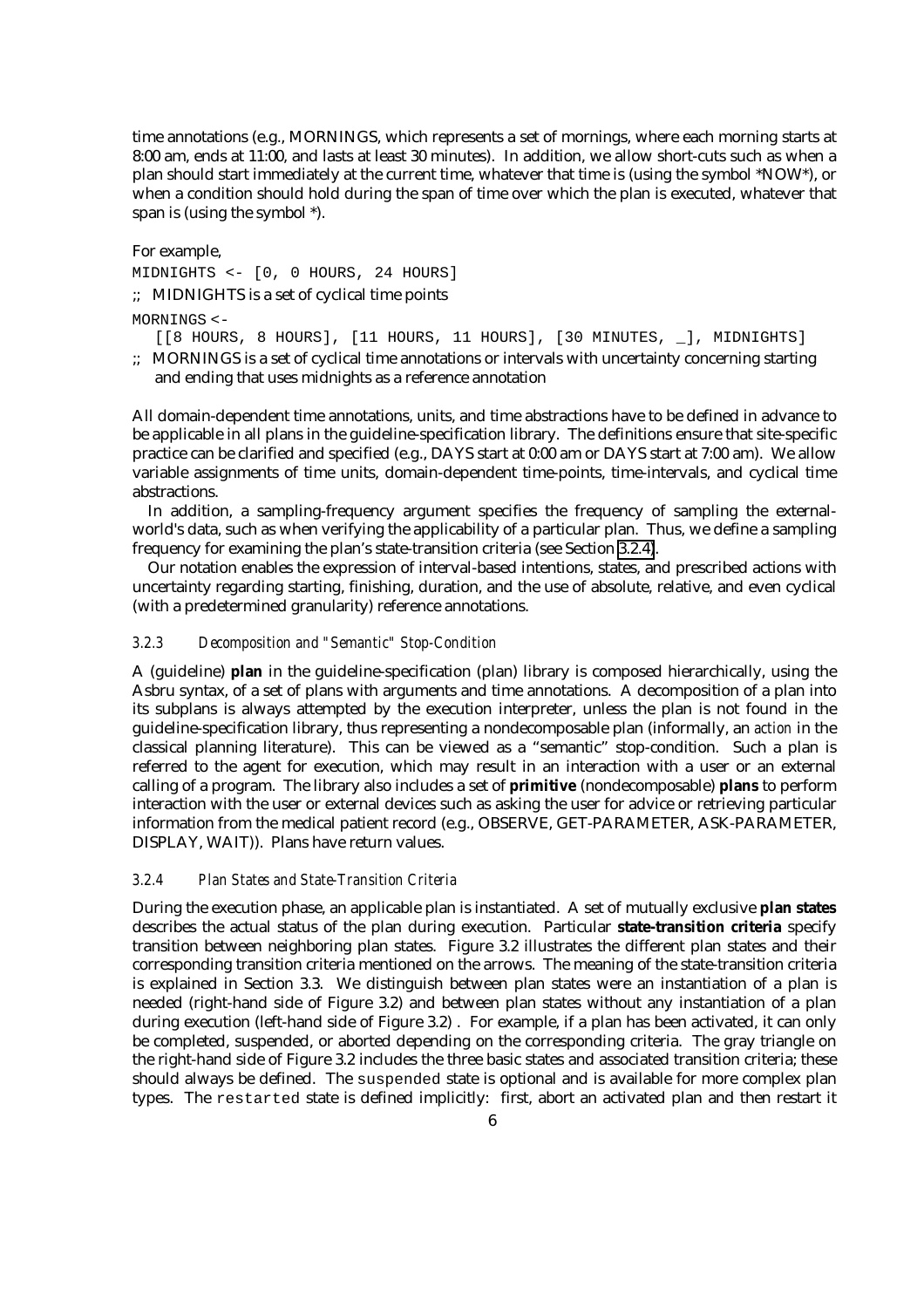from the pre-plan instantiation considered. The state-transition conditions are explained below. Generic library plans (i.e., plan types) also have states, such as considered, possible, rejected, and ready, that determine if a plan type is applicable and whether a plan instance can be created.



**Figure 3.2** The various plan-instance states and associated state-transition criteria in Asbru.

#### **3.3 COMPONENTS OF ASBRU**

A plan consists of a name, a set of arguments, including a time annotation (representing the temporal scope of the plan), and five components: **preferences**, **intentions**, **conditions**, **effects**, and a **plan body** which describes the actions to be executed. The general arguments, the time annotation, and all components are optional. A subplan has the same structure (Figure 3.3).

For example, during the observation and the treatment period of GDM the pregnant woman gets instructions from the health care provider to execute several tasks in parallel. Each task takes place at a particular time point and has different frequency and duration (see Figure 3.4). In the current scenario, the observation period starts after GDM Type-II (noninsulin-dependent) was detected in third trimester pregnancy, as tested by a glucose tolerance test (GTT). In the remaining period of time until delivery, medical screening is executed in conjunction with medication management, nutrition management, observation of the mother's body weight gain, stress management, fetal evaluation, exercise level, and the need for insulin. A suitable component can be added in the case of insulin-dependent (Type-I) diabetes. The various broken lines in Figure 3.4 illustrate schematically the respective durations and frequencies of each task that should be performed until delivery. During this observation and treatment period the patient has to schedule meetings with the health care providers regularly and to present the self-acquired measurements and her reactions to particular health conditions. The health care providers may add new therapeutic tasks (e.g., injection of insulin) or adapt previous ones. Therefore, both the self-observed data and the applied clinical guidelines change according to the new instructions. (These adaptations are not shown in Figure 3.4.)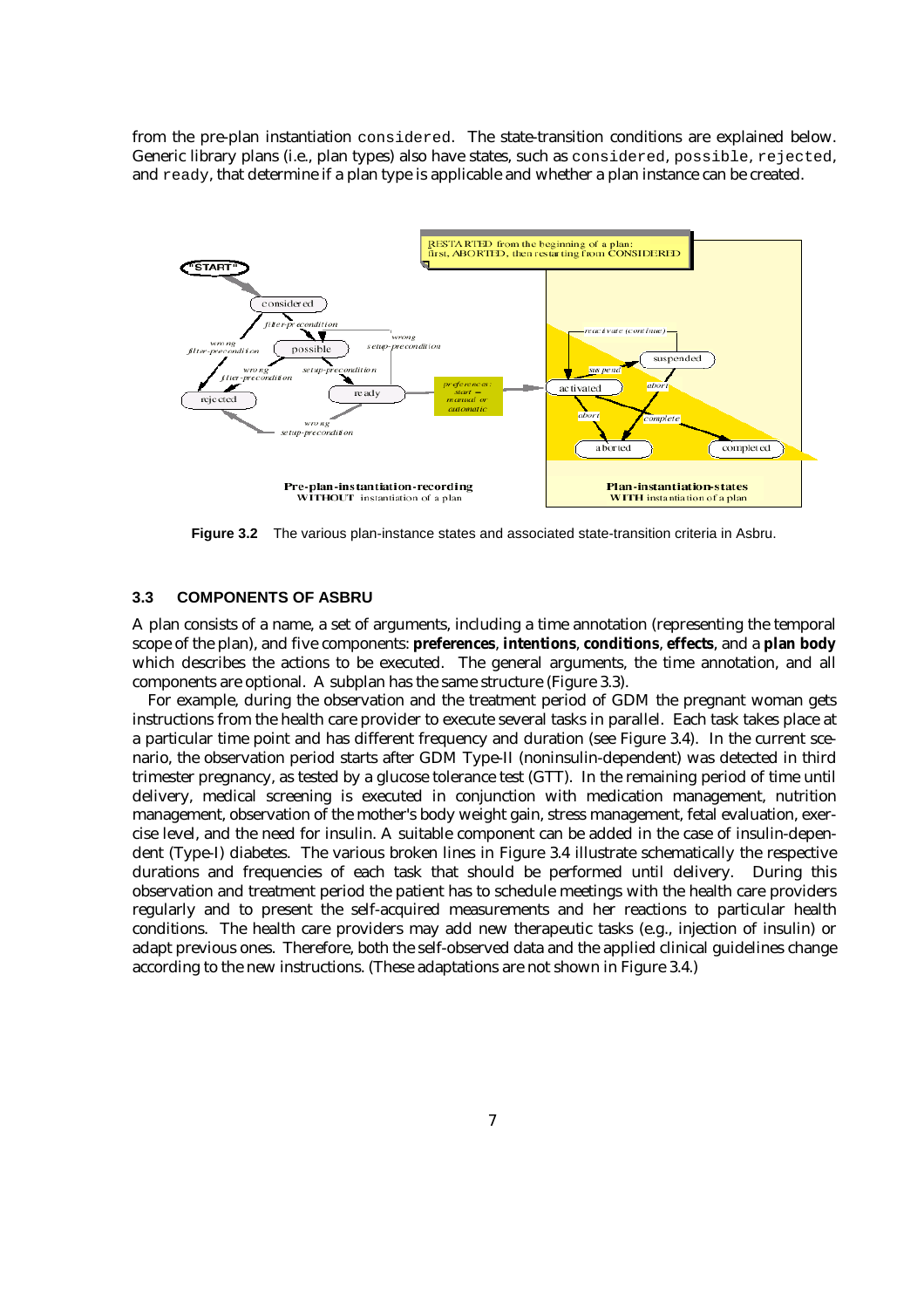

**Figure 3.3** Graphical representation of a clinical-guideline specification represented in Asbru. Plan AA is of a sequential type and includes plans A1 and A2 in sequence; plan A1 is of a concurrent type and includes plans such as A, B, and C, and cyclical plan E.



**Figure 3.4** Observation and treatment tasks.

The relationship between the various shared task-specific knowledge roles and the Asbru language syntax is shown in Table 3.1.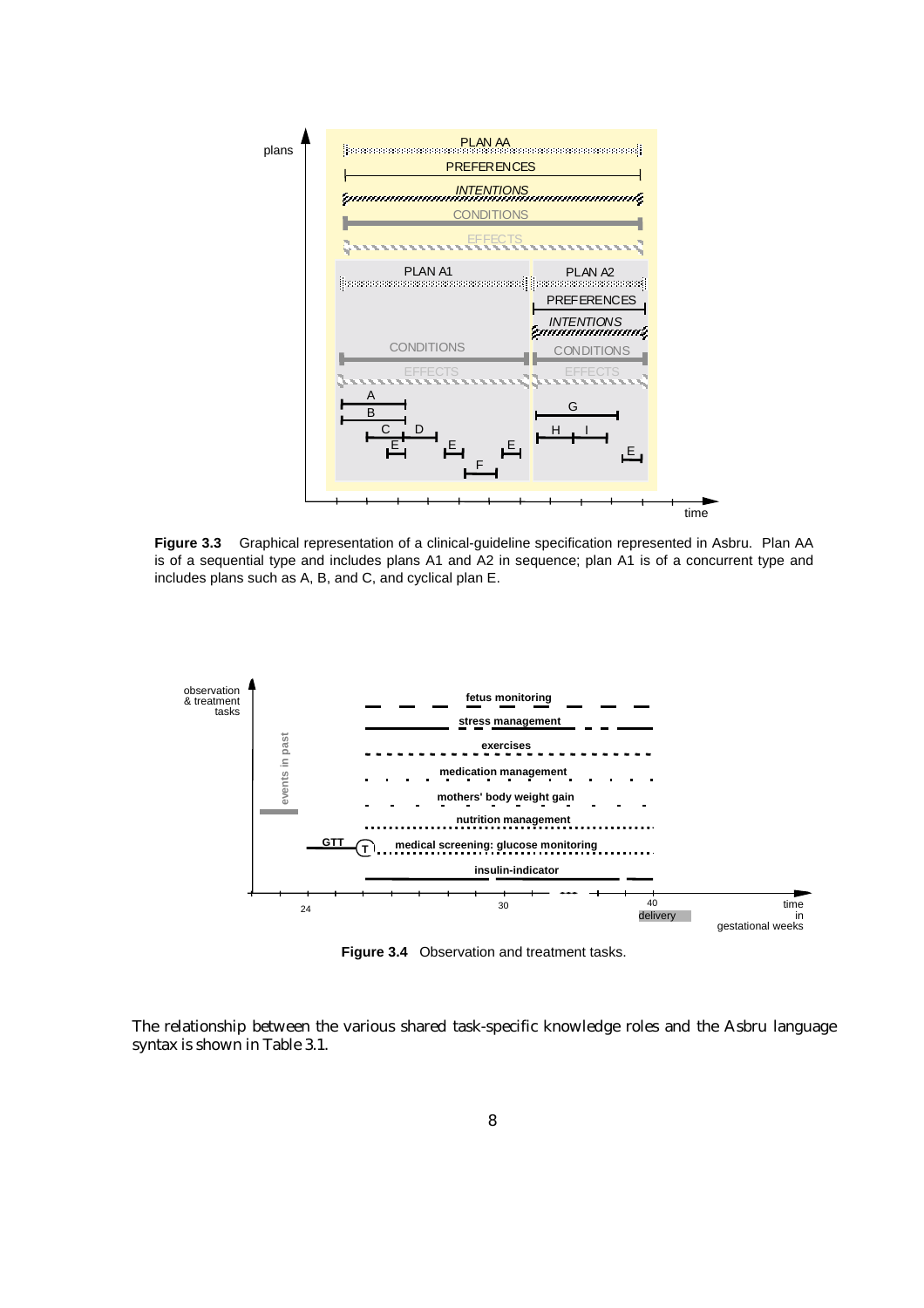| <b>Task-Specific Knowledge Roles</b>                                                              | <b>Syntactic Element in Asbru</b>                                                            |
|---------------------------------------------------------------------------------------------------|----------------------------------------------------------------------------------------------|
| Preferences: constrain the selection of a plan                                                    | PREFERENCES (STRATEGY, UTILITY,<br>LOOK-AHEAD, SELECT-METHOD, RESOURCES,<br>START-CONDITION) |
| Intended intermediate state: pattern that is<br>intended to hold during plan execution            | INTENTION: INTERMEDIATE-STATE                                                                |
| Intended overall states: pattern that is intended to<br>hold at the end of plan execution         | INTENTION: OVERALL-STATE                                                                     |
| Intended intermediate actions: action pattern that<br>is intended hold during plan execution      | INTENTION: INTERMEDIATE-ACTION                                                               |
| Intended overall actions: action pattern that is<br>intended to hold at the end of plan execution | INTENTION: OVERALL-ACTION                                                                    |
| Filter preconditions that need to be true for the<br>plan to be applicable                        | FILTER-PRECONDITIONS                                                                         |
| Setup preconditions that need to be achieved so<br>that the plan can start                        | SETUP-PRECONDITIONS                                                                          |
| Suspension conditions that cause the plan to be<br>suspended                                      | SUSPEND-CONDITIONS                                                                           |
| Restarting conditions that restart a suspended plan                                               | RESTART-CONDITION                                                                            |
| Abort conditions that abort the plan                                                              | ABORT-CONDITIONS                                                                             |
| Completion conditions that determine when the<br>plan is completed                                | COMPLETE-CONDITIONS                                                                          |
| Prescribed actions                                                                                | PLAN-BODY                                                                                    |
| Effects of plans in relation to measurable<br>parameters                                          | ARGUMENT-DEPENDENCIES<br>PLAN-EFFECTS                                                        |

**Table 3.1** Relationship of Asbru syntactic elements to the task-specific knowledge roles.

We shall now examine in more detail each of the components represented in Asbru.

## *3.3.1 Preferences*

Preferences bias or constrain the selection of a plan to achieve a given goal and express a kind of behavior of the plan. We distinguish between:

- (1) **Strategy**: a general strategy for dealing with the problem (e.g., aggressive, normal);
- (2) **Utility**: a set of utility measures (e.g., minimize the cost or inconvenience);
- (3) **Select-method**: a matching heuristic for the applicability of the whole plan (e.g., exact-fit);
- (4) **Resources**: a specification of prohibited or obligatory resources (e.g., in certain cases of treatment of a pulmonary infection, surgery is prohibited and antibiotics must be used);
- (5) **Start-conditions:** an indication whether transition from a ready generic plan to the started state of an actual plan instance is automatic (after applying the *filter* and *setup* preconditions see below) or requires approval of the user.

For example, the match in the filter conditions needs to be exact and the plan starts as soon as it is in a ready state, is represented as

```
(PREFERENCES
    (SELECT-METHOD EXACT-FIT)
    (START-CONDITION AUTOMATIC))
```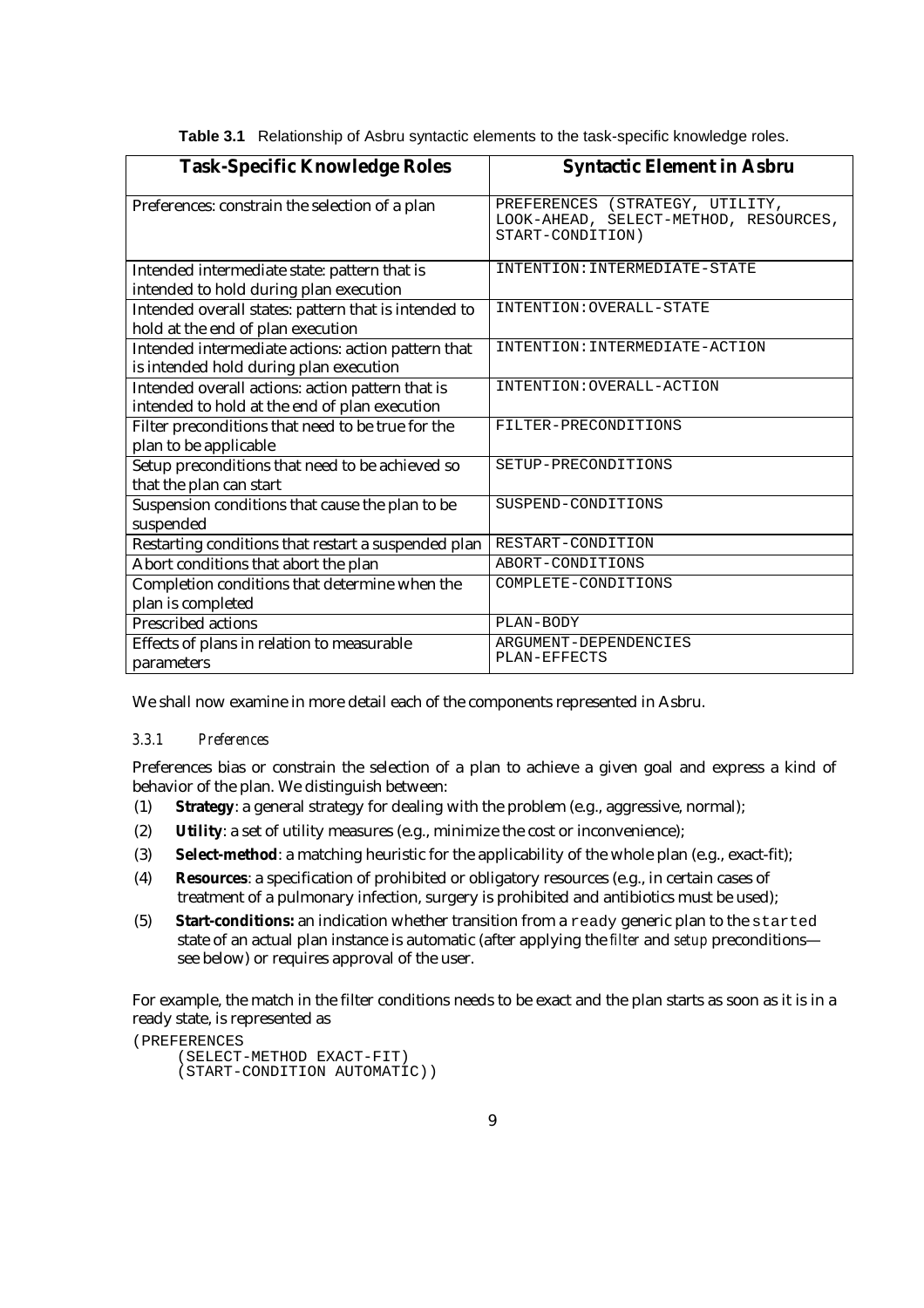#### *3.3.2 Intentions*

Intentions are high-level goals at various levels of the plan, an annotation specified by the designer, which supports tasks such as critiquing and modification. Intentions are temporal patterns of executing-agent actions and external-world states that should be maintained, achieved, or avoided. We define four categories of intentions:

- (1) **Intermediate state:** the state(s) that should be maintained, achieved, or avoided during the applicability of the plan (e.g., weight gain levels are slightly low to slightly high);
- (2) **Intermediate action:** the action(s) that should take place during the execution of the plan (e.g., monitor blood glucose once a day);
- (3) **Overall state pattern:** the overall pattern of states that should hold after finishing the plan (e.g., patient had less than one high glucose value per week);
- (4) **Overall action pattern:** the overall pattern of actions that should hold after finishing the plan (e.g., patient had visited dietitian regularly for at least three months).

For example,

```
(INTENTION:INTERMEDIATE-STATE
  (MAINTAIN STATE(mothers-body-weight-gain)
     (OR SLIGHTLY-LOW NORMAL SLIGHTLY-HIGH) GDM-Type-II
     [24 \text{ WEEKS}, 24 \text{ WEEKS}], [DELIVERY, DELIVERY],, [, ], CONCEPTION]))
(INTENTION:OVERALL-ACTION
```

```
(MAINTAIN visit-dietitian regularly GDM-Type-II
  [[24 WEEKS, 24 WEEKS], [DELIVERY, DELIVERY], [3 MONTHS, _], CONCEPTION])
```
#### *3.3.3 Conditions*

Conditions are temporal patterns, sampled at a specified frequency, that need to hold at particular plan steps to induce a particular state transition of the plan instance. We do not directly determine conditions that should hold during execution. We specify different conditions that enable transition from one plan state into another (see Figure 3.2). A plan is completed when the completed conditions become true, otherwise the plan's execution suspends or aborts. Aborting a plan's execution is often due to a failure of the plan or part of it. All conditions are optional. We distinguish between:

(1) **Filter-preconditions**, which need to hold initially if the plan is applicable, but can not be achieved (e.g., patient is a female), and are necessary for a possible state;

- (2) **Setup-preconditions**, which need to be achieved to enable a plan to start (e.g., patent had a glucose-tolerance test) and allow a transition from a possible plan to a ready plan;
- (3) **Suspend-conditions**, which determine when a started plan has to be suspended (e.g., blood glucose has been high for at least four days); these implicitly what the planning literature calls *protection intervals* [Kambhampati et al., 1995], in which certain conditions need to hold;
- (4) **Abort-conditions**, which determine when a started, suspended, or restarted plan has to be aborted (e.g., there is an insulin-indicator condition: the patient cannot be controlled by diet);
- (5) **Complete-conditions**, which determine when a started or restarted plan has to be completed successfully (e.g., delivery has been performed);
- (6) **Restart-conditions**, which determine when a suspended plan has to be restarted (e.g., blood glucose level is back to normal or is only slightly high); these can be seen as "automatic" or "internal" reactivation conditions: others might be imposed by the higher-level plan. The restarted state is defined implicitly: first, abort an activated plan and then restart it from the pre-plan instantiation considered.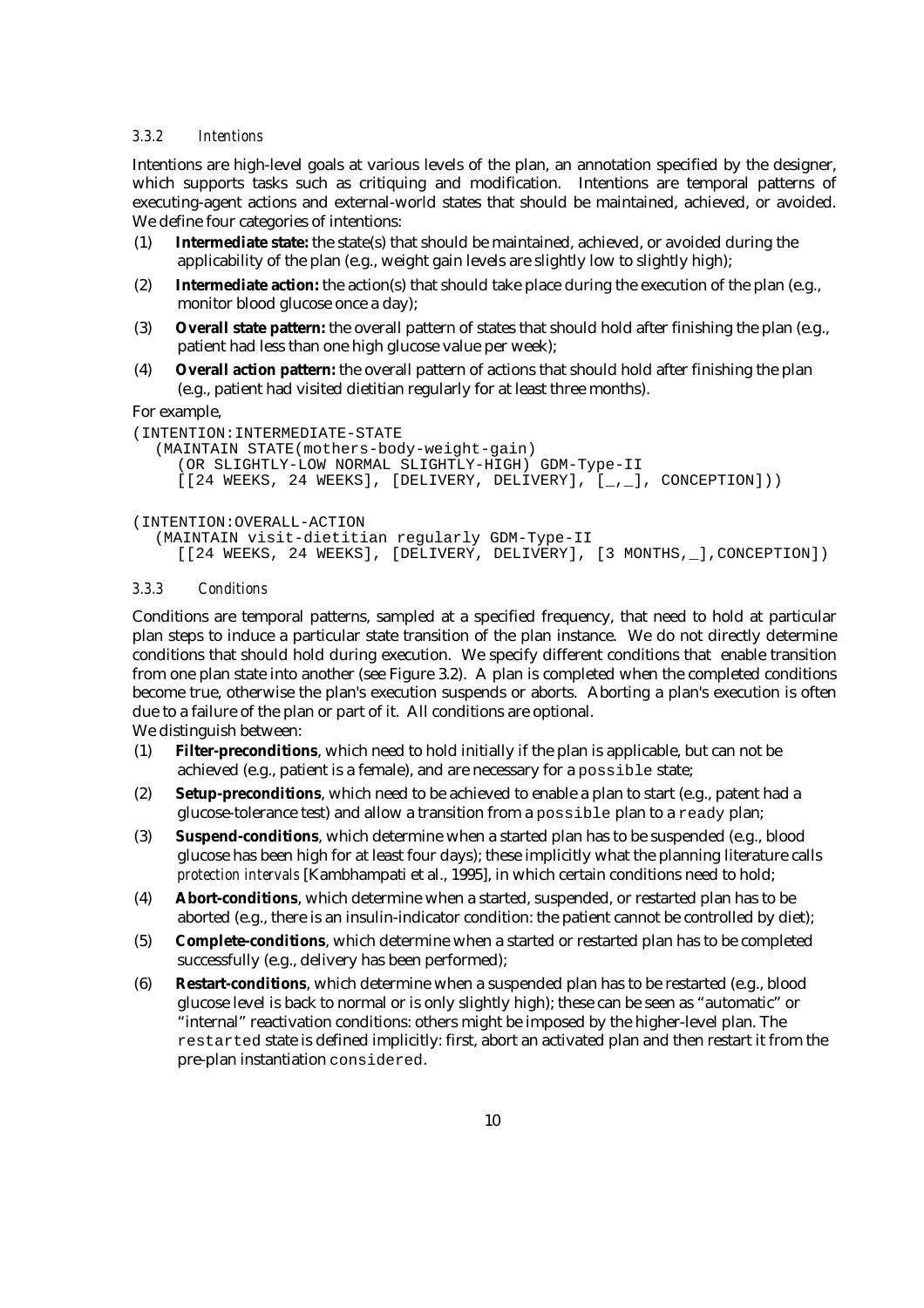For example,

```
(SUSPEND-CONDITIONS
  (STATE(blood-glucose) HIGH GDM-Type-II
     [[24 WEEKS, 24 WEEKS], [DELIVERY, DELIVERY], [4 DAYS, _], CONCEPTION]
  ;; suspend if the glucose is HIGH during this period
  (SAMPLING-FREQUENCY 24 HOURS))))
(ABORT-CONDITIONS (OR ACTIVATED SUSPENDED)
  (insulin-indicator-conditions TRUE GDM-Type-II *
  (SAMPLING-FREQUENCY 24 HOURS)))
```
;; abort simpler plan if there is an indication for need of insulin

#### *3.3.4 Effects*

Effects describe the functional relationship between the plan arguments and measurable parameters (e.g., the *dose* of insulin is inversely related to the level of blood glucose) or the overall effect of a plan on parameters (e.g., administration of insulin decreases the blood glucose). Effects have a likelihood annotation—a probability of occurrence.

For example, in the context of GDM, the dose argument of the insulin-administration plan has a negative-monotonic relationship to the blood-glucose level, for any reaction time. This effect relation (ignoring in this case the temporal span and likelihood) is written as

(ARG-DEPENDENCY (dose GDM glucose\_level NEGATIVE-MON  $[[-, -], [-, -], [[-, -], * Now *], -)$ 

The overall effect of the plan in the context of GDM decreases the blood-glucose level, the reaction time is between 10 and 60 minutes, and the likelihood is 0.97. This overall effect is written as (PLAN-EFFECTS (GDM glucose\_level DEC

```
[[-, -], [-, -], [10 \text{ MINURES}, 60 \text{ MINURES}], * Now*] 0.97)
```
## *3.3.5 Plan-Body*

The plan body is a set of plans to be executed in parallel, in sequence, in any order, or in some frequency. We distinguish among several types of plans: *sequential*, *concurrent*, and *cyclical*. Only one type of plan is allowed in a single plan body. A sequential plan specifies a set of plans that are executed in sequence; for continuation, all plans included have to be completed successfully. Concurrent plans can be executed in parallel or in any order. We distinguish two dimensions for classification of sequential or (potentially) concurrent plans: the number of plans that should be completed to enable continuation and the order of plan execution. Table 3.2 summarizes the dimensions of the two plan types. Using the two dimensions, we define the operators DO-ALL-TOGETHER, DO-SOME-TOGETHER, DO-ALL-ANY-ORDER, DO-SOME-ANY-ORDER, DO-ALL-SEQUENTIALLY. The continuation condition specifies the names of the plans that must be completed to proceed with the next steps in the plan. For example,

```
(DO-ALL-TOGETHER
  i a sequential plan type in which continuation depends on completion of
  the preceding plan
    (glucose-monitoring)
    (nutrition-management)
    (observe-insulin-indicators))
    i; three subplans; the plan body of each can be of any type
```
A cyclical plan (an EVERY clause) includes a plan that can be repeated, and optional temporal and continuation arguments that can specify its behavior. *Start* and *end* specify a starting and ending time point. *Time base* determines the time interval over which the plan is repeated and the start time, end time, and duration of the particular plan instance in each cycle (e.g., starting with the first Monday's morning, until next Tuesday's morning, perform plan A every morning for 10 minutes). The *times-*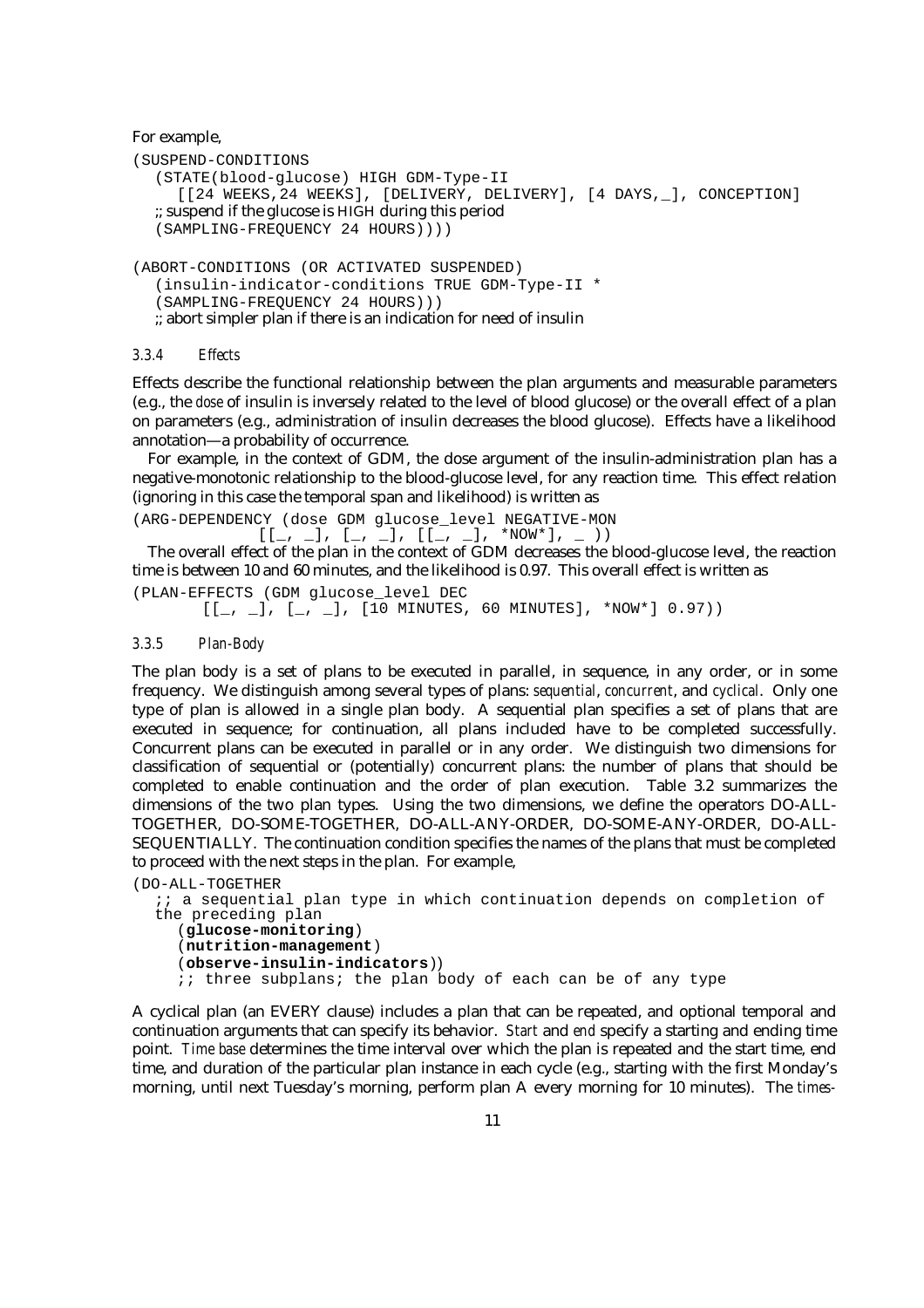*completed* argument specifies how many times the plan has to be completed to succeed and the *timesattempted* argument specifies how many attempts are allowed. Obviously, the number of attempts must be greater or equal to the number of completions. A temporal pattern can be used as a stop condition of the cyclical plan. Finally, the plan itself is associated with its own particular arguments (e.g., dose). The start time, the time base, and the plan name are mandatory to the specification of a cyclical plan; the other arguments are optional.

For example, consider the following plan: "Administer 5 units of insulin every morning starting with the first morning following the initiation of the plan." This plan could be written as:

(EVERY

```
(START (FIRST(MIDNIGHT) after (ACTIVATED *self*))
(TIME-BASE [8 \text{ HOURS}, 8 \text{ HOURS}], [11 \text{ HOURS}, 11 \text{ HOURS}], [2, 1]MIDNIGHTS<sup>1</sup>
administer-insulin 5)
```
END-EVERY )

;; Note that *morning* is a cyclical time annotation and is represented in this case as the interval 8 a.m. to 11 a.m., expressed as a time shift from the cyclical set of time points MIDNIGHTS. The duration of administration of insulin in this case is not constrained, but it could be. Note also that no stop condition is defined in this case; the plan would continue indefinitely.

|                                   | <b>Continuation</b>    All plans should be completed    | Some plans should be                                       |
|-----------------------------------|---------------------------------------------------------|------------------------------------------------------------|
| Condition $\rightarrow$           | to continue                                             | completed to continue                                      |
| Ordering                          |                                                         |                                                            |
| <b>Constraints</b>                |                                                         |                                                            |
| Start together                    | DO-ALL-TOGETHER                                         | DO-SOME-TOGETHER                                           |
|                                   | (no continuation-condition; all<br>plans must complete) | (continuation-conditions)<br>specified as subset of plans) |
| Execute in any order              | <b>DO-ALL-ANY-ORDER</b>                                 | <b>DO-SOME-ANY-ORDER</b>                                   |
|                                   | (no continuation-condition; all<br>plans must complete) | (continuation-conditions)<br>specified as subset of plans) |
| Execute in total order (sequence) | DO-ALL-SEQUENTIALLY                                     |                                                            |
|                                   | (no continuation-condition; all<br>plans must complete) |                                                            |

**Table 3.2** Categorization of plan types according to continuation conditions and ordering constraints.

## **3.4 CONCLUSION**

We investigated within the Asgaard project in a set of tasks that support the design and the execution of skeletal plans by a human executing agent other than the original plan designer. An adequate language to represent time-oriented skeletal plans is imperative to proceed with our kind of automated support. Existing approaches are unable to handle the characteristics of dynamically changing environments, such as durative events and actions, uncertainty and variability in the utility of available actions, concurrent and cyclical plans, and actions which do not occur instantaneously.

We have suggested a modeling language, called Asbru, which places a particular emphasis on an expressive representation for time-oriented actions and world states. Our representation includes the duration of actions, their success or failure, and allows time annotation of events, actions/plans, and world states with uncertainty in their appearances. It is based on different granularities and reference points to support multiple time lines. It has a rich set of parallel, sequential, and iterative operators and effects, which enable to express complex procedures. We represent explicitly the intentions underlying skeletal plans as temporal patterns to be maintained, achieved or avoided. Clear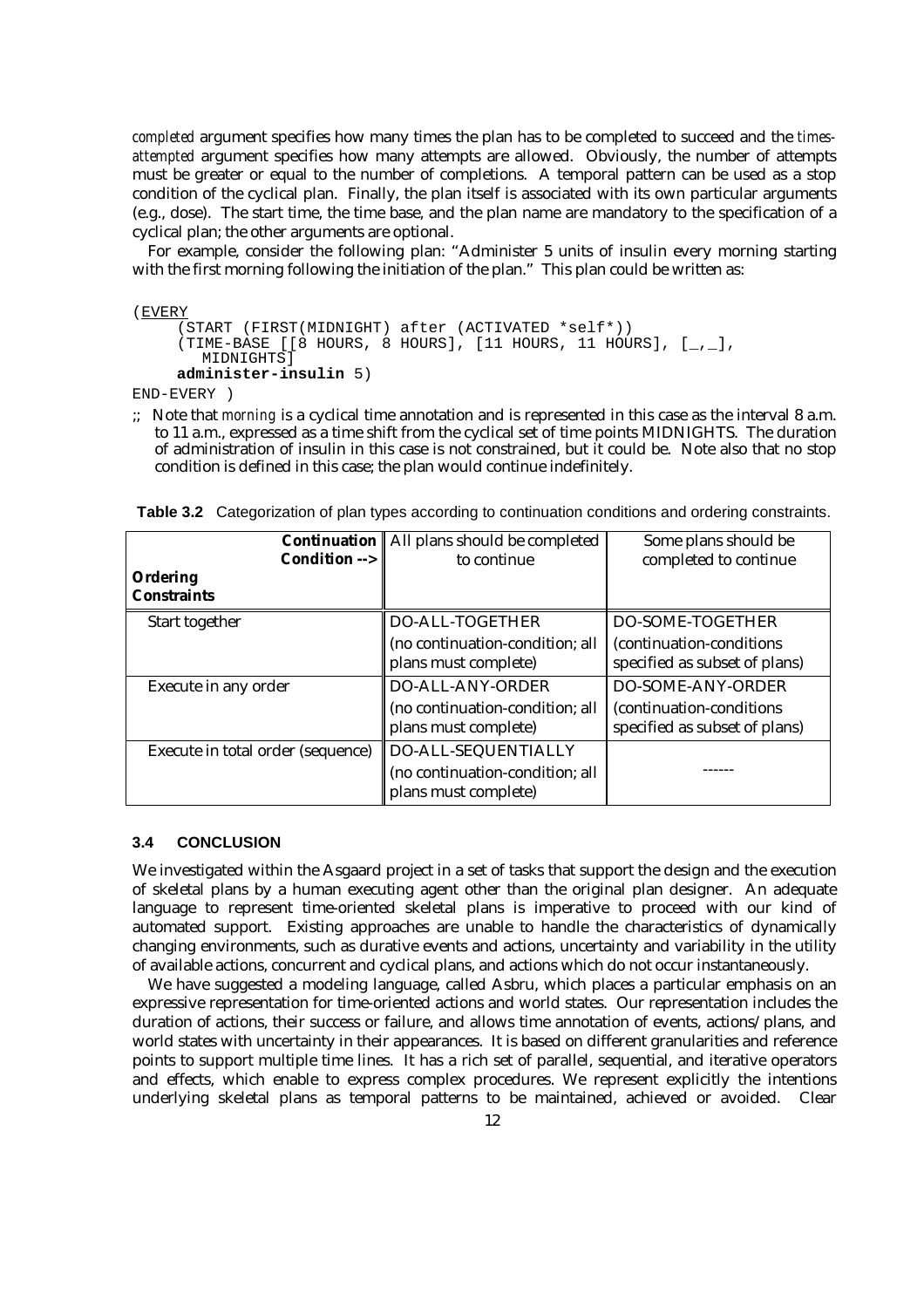semantics for the task-specific knowledge facilitate acquisition and maintenance. The result is an uniformly represented and organized plan-specification library.

Representing complex skeletal plans, such as clinical guidelines, and the intentions underlying them in a standard, sharable, acquirable, machine-readable, and machine-interpretable form is imperative for sharing execution plans and for useful, flexible automated assistance in the execution of these plans.

In the Asgaard project, we are currently focusing on the development of the execution, plan recognition, and critiquing problem-solving methods.

#### **Acknowledgmentss**

This work has been supported by grants LM05708 and LM06245 from the National Library of Medicine, IRI-9528444 from the National Science Foundation, and DARPA Grant N66001-94-D-6055. Computing resources were provided by the Stanford CAMIS project, funded under Grant No. LM05305 from the National Library of Medicine. Silvia Miksch was supported by "Erwin Schrödinger Auslandstipendium, Fonds zur Förderung der wissenschaftliche Forschung", J01042-MAT. The authors thank Anne Regenstein, Gretchen D. Flanagan, and Lylia Needham (California diabetes and pregnancy program "Sweet Success") for their fruitful cooperation and medical contributions.

#### **References**

- [Bacchus and Kabanza, 1996] Bacchus, F. and Kabanza, F. (1996). Planning for Temporally Extended Goals. Proceedings of the Thirteenth National Conference on Artificial Intelligence (AAAI-96), pages 1215–1222, AAAI Press/The MIT Press, Menlo Park, CA.
- [Barnes and Barnett, 1995] Barnes, M. and Barnett, G. O. (1995). An Architecture for a Distributed Guideline Server. In Gardner, R. M., editor, Proceedings of the Annual Symposium on Computer Applications in Medical Care (SCAMC-95), pages 233-237, Hanley & Belfus.
- [Bobrow et al., 1996] Bobrow, D., Falkenhainer, B., Farquhar, A., Fikes, R., Forbus, K., Gruber, T., Iwasaki, Y., and Kuipers, B. (1996). A Compositional Modeling Language. In Iwasaki, Y., and Farquhar, A., editors, Proceedings of the Tenth International Workshop for Qualitative Reasoning (QR-96), pages 12-21, AAAI Press, AAAI Technical Report WS-96-01, Melno Park.
- [Bratman, 1987] Bratman, M. E. (1987). Intention, Plans and Practical Reason. Harvard University Press, Cambridge, MA.
- [CDAPP, 1992] CDAPP (1992). "Sweet Success" California Diabetes and Pregnancy Program, Guidelines for Care.
- [Dean et al., 1995] Dean, T., Kaelbling, L. P., Kirman, J., and Nicholson, A. (1995). Planning under Time Constraints in Stochastic Domains. Artificial Intelligence, Special Volume on Planning and Scheduling, 76(1-2):35-74.
- [Friedland and Iwasaki, 1985] Friedland, P. E. and Iwasaki, Y. (1985). The Concept and Implementaion of Skeletal Plans. Journal of Automated Reasoning, 1(2):161-208.
- [Genesereth and Fikes, 1992] Genesereth, M. R. and Fikes, R. E. (1992). Knowledge Interchange Format, Version 3.0 Reference Manual. Computer Science Department, Stanford University, Technical Report Logic-92-1.
- [Gruber, 1993] Gruber, T. R. (1993). Toward Principles for the Design of Ontologies Used for Knowledge Sharing, Knowledge Systems Laboratory. Computer Science Dept., Stanford University, Stanford, CA 94305, USA, TR KSL 93-04.
- [Guarina and Giaretta, 1995] Guarina, N. and Giaretta, P. (1995). Ontologies and Knowledge Bases. In Mars, N. J. I., editor, Towards Very Large Knowledge Base, Amsterdam: IOS Press.
- [Herbert et al., 1995] Herbert, S. I., Gordon, C. J., Jackson-Smale, A., and Renaud Salis, J.-L. (1995). Protocols for Clinical Care. Computer Methods and Programs in Biomedicine, 48:21-26.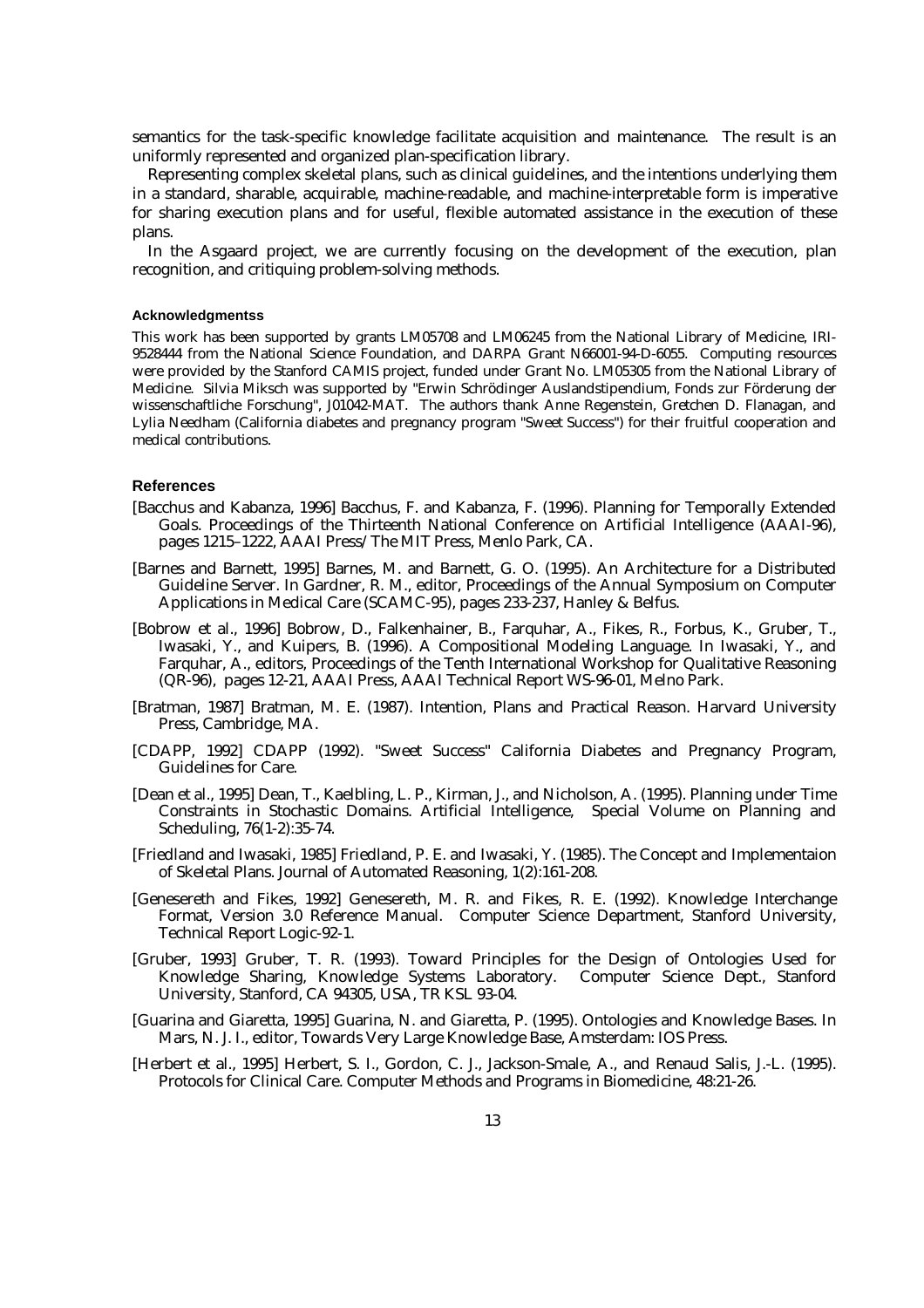- [Hickam et al., 1985] Hickam, D. H., Shortliffe, E. H., Bischoff, M. B., Scott, A. C., and Jacobs, C. D. (1985). A Study of the Treatment Advice of a Computer-Based Cancer Chemotherapy Protocol Advisor. Ann Intern Med., 103:928-36.
- [Hripcsak et al., 1994] Hripcsak, G., Ludemann, P., Pryor, T. A., Wigertz, O. B., and Clayton, P. D. (1994). Rationale for the Arden Syntax. Computers and Biomedical Research, 27:291-324.
- [Kambhampati et al., 1995] Kambhampati, S., Knoblock, C. A., and Yang, Q. (1995). Planning as Refinement Search: A Unified Framework for Evaluating Design Tradeoffs in Partial Order Planning. Artificial Intelligence, Special Volume on Planning and Scheduling, 76(1-2):167-238.
- [Levinson, 1995] Levinson, R. (1995). A General Programming Language for Unified Planning and Control. Artificial Intelligence, Special Volume on Planning and Scheduling, 76(1-2):319-75.
- [Liem et al., 1995] Liem, E. B., Obeid, J. S., Shareck, P. E., Sato, L., and Greenes, R. A. (1995). Representation of Clinical Practice Guidelines Through an Interactive World-Wide-Wb Interface. In Gardner, R. M., editor, Proceedings of the Annual Symposium on Computer Applications in Medical Care (SCAMC-95), pages 223-227, Hanley & Belfus.
- [Miller, 1986] Miller, P. L. (1986). Expert Critiquing System: Practice-Based Medical Consultation by Computer. Springer, New York, NY.
- [Musen et al., 1992] Musen, M. A., Carlson, C. W., Fagan, L. M., Deresinski, S. C., and Shortliffe, E. H. (1992). T-HELPER: Automated Support for Community-Based Clinical Research. In Frisse, M. E., editor, Proceedings of the Sixteenth Annual Symposium on Computer Applications in Medical Care (SCAMC-92), pages 719-23, McGraw Hill, New York, NY.
- [Musen et al., 1995] Musen, M. A., Tu, S. W., Das, A. K., and Shahar, Y. (1995). A Component-Based Architecture for Automation of Protocol-Directed Therapy. In Barahona, P., Stefanelli, M., and Wyatt, J., editors, Proceedings of the Artificial Intelligence in Medicine Europe, 5th European Conference on Artificial Intelligence in Medicine Europe (AIME-95), pages 3-16, Springer, Berlin.
- [Musen et al., 1996] Musen, M. A., Tu, S. W., Das, A. K., and Shahar, Y. (1996). EON: A Component-Based Approach to Automation of Protocol-Directed Therapy. Journal of the American Medical Information Association, 3(6):367-88.
- [Pollack, 1992] Pollack, M. (1992). The Use of Plans. Artificial Intelligence, 57(1):43-68.
- [Rit, 1986] Rit, J.-F. (1986). Propagating Temporal Constraints for Scheduling. Proceedings of the Fifth National Conference on Artificial Intelligence (AAAI-86), pages 383-388, Morgan Kaufmann, Los Altos, CA.
- [Shahar et al., 1996] Shahar, Y., Miksch, S., and Johnson, P. (1996). A Task-Specific Ontology for Design and Execution of Time-Oriented Skeletal Plans. In Gaines, B., editor, Proceedings of the Tenth Knowledge Acquisition for Knowledge-Based Systems Workshop (Track KA for Temporal Reasoning and Planning).
- [Shahar and Musen, 1996] Shahar, Y. and Musen, M. A. (1996). Knowledge-Based Temporal Abstraction in Clinical Domains. Artificial Intelligence in Medicine, Special Issue Temporal Reasoning in Medicine, 8(3):267-98.
- [Sherman et al., 1995] Sherman, E. H., Hripcsak, G., Starren, J., Jender, R. A., and Clayton, P. (1995). Using Intermediate States to Improve the Ability of the Arden Syntax to Implement Care Plans and Reuse Knowledge. In Gardner, R. M., editor, Proceedings of the Annual Symposium on Computer Applications in Medical Care (SCAMC-95), pages 238-242, Hanley & Belfus.
- [Steve et al., 1995] Steve, G., Gangemi, A., and Rossi-Mori, A. (1995). Modeling a Sharable Medical Concept System: Ontological Foundation in GALEN. In Barahona, P., Stefanelli, M., and Wyatt, J., editors, Proceedings of the Artificial Intelligence in Medicine, 5th European Conference on Artificial Intelligence in Medicine Europe (AIME-95), pages 411-12, Springer, Berlin.
- [Tate et al., 1994] Tate, A., Drabble, B., and Kibry, R. (1994). O-Plan2: An Open Architecture for Command, Planning, and Controll. In Zweben, M., and Fox, M. S., editors, Intelligent Scheduling, Vol. 1, pp. 213-39, San Francisco, CA: Morgan Kaufmann.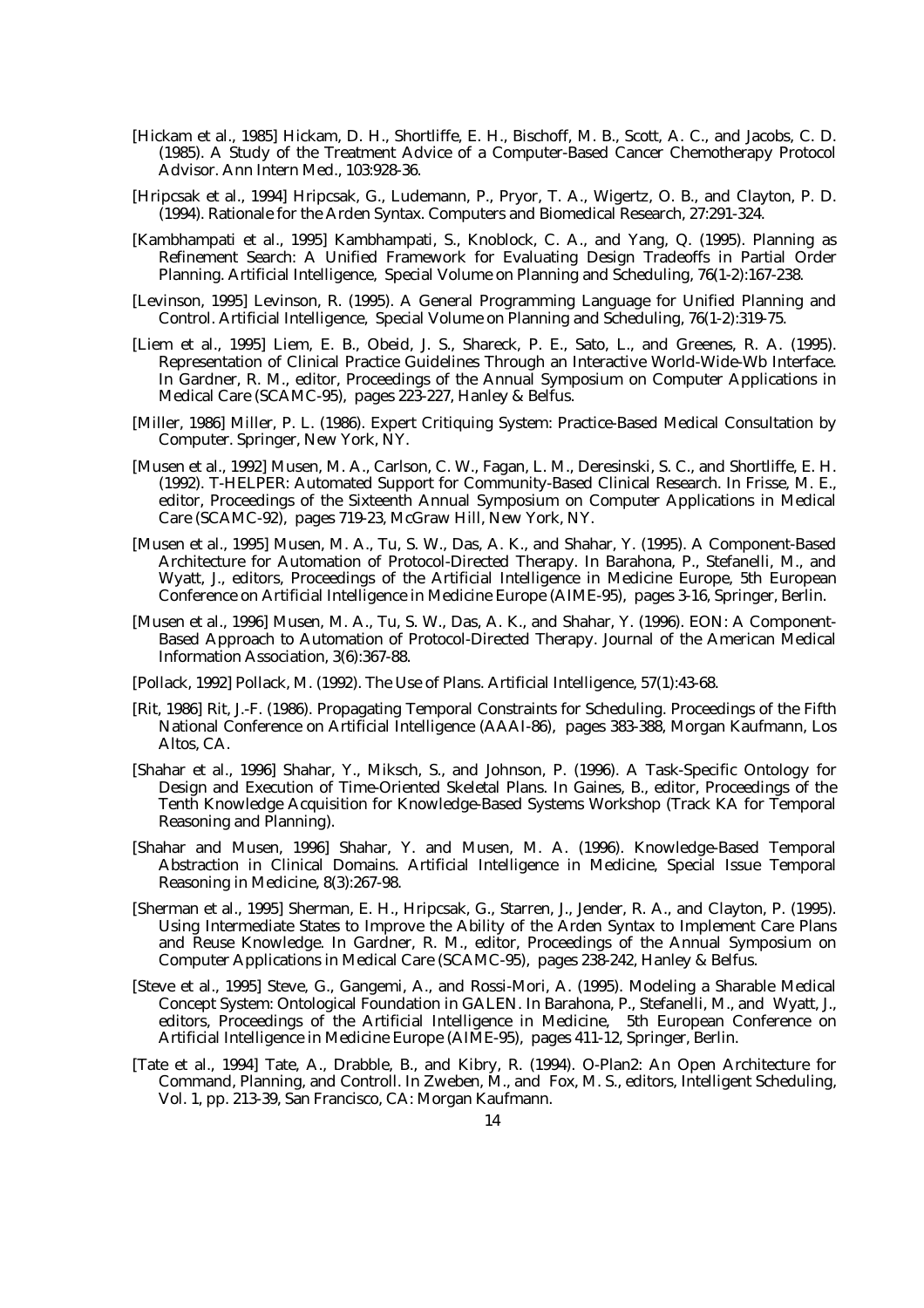- [Tu et al., 1989] Tu, S. W., Kahn, M. G., Musen, M. A., Ferguson, J. C., Shortliffe, E. H., and Fagan, L. M. (1989). Episodic Skeletal-Plan Refinement on Temporal Data. Communications of the ACM, 32:1439-1455.
- [Uckun, 1996] Uckun, S. (1996). Instantiating and Monitoring Skeletal Treatment Plans. Methods of Information in Medicine, 35:324-333.
- [Van der Lei and Musen, 1991] Van der Lei, J. and Musen, M. A. (1991). A Model for Critiquing based on Automated Medical Records. Computers and Biomedical Research, 24(4):344-78.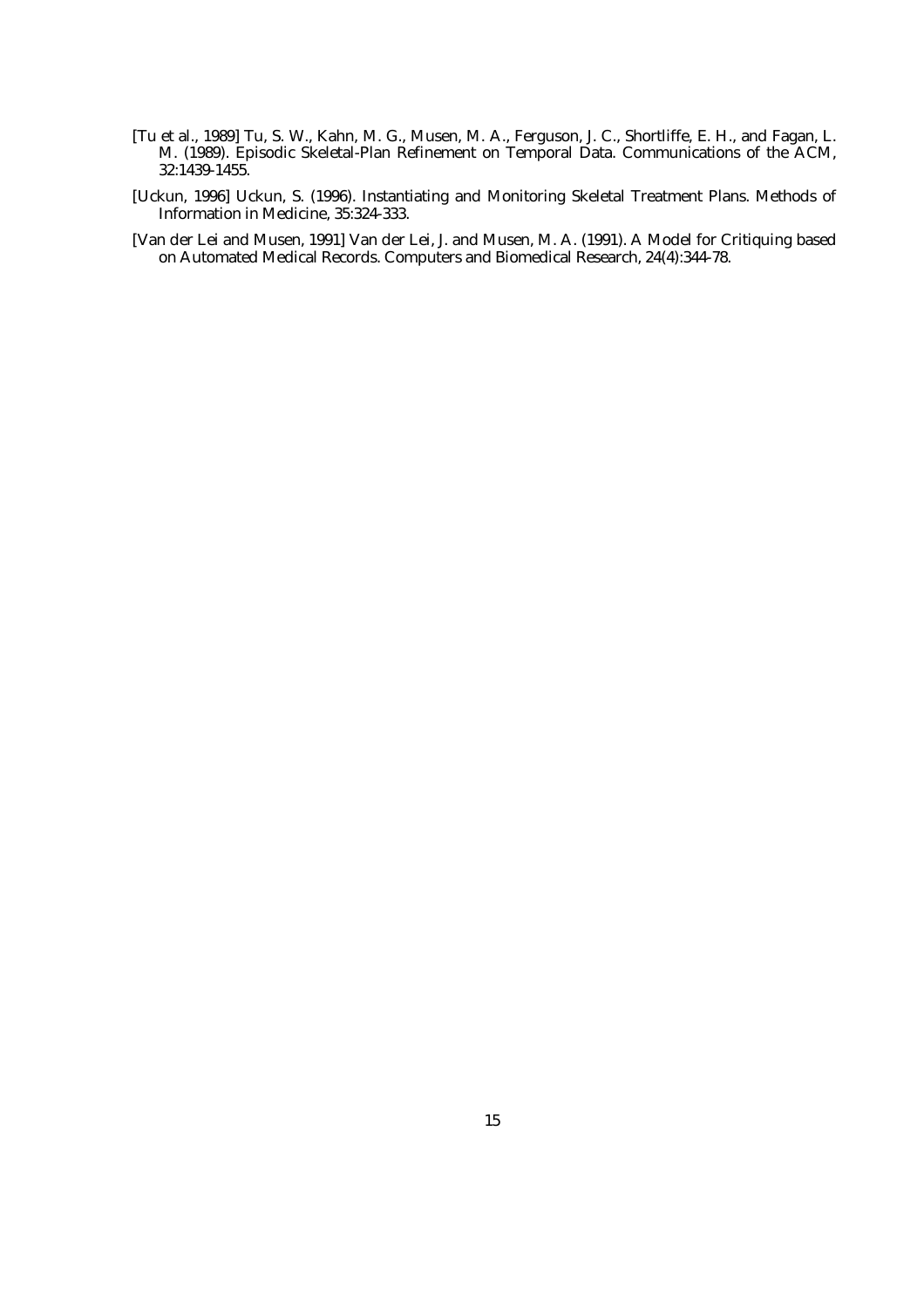#### **APPENDIX A: ASBRU: BACKUS-NAUR FORM (BNF) SYNTAX**

| <b>Notation</b>           | <b>Meaning</b>                     | <b>Notation</b> | Meaning                 |
|---------------------------|------------------------------------|-----------------|-------------------------|
| $\mathbb{C} = \mathbb{C}$ | is defined as                      | (expr)          | grouping expr in syntax |
|                           | or (disjunction)                   | [expr]          | optional expr           |
| blank                     | and (conjunction)                  | [t1, t2]        | time/duration interval  |
| $\langle$ $>$             | non-terminal symbol                |                 | one or more             |
| $AZ$ , $ab$               | terminal symbol, <symbol></symbol> | $\ast$          | zero or more            |

## **A.1: TIME ANNOTATION**

```
<time-annotation>::= [<time-range>, <reference>] | * 
                                           ;; short-cuts: * means any time annotation
<time-range> ::=
  [<time-measure>, <time-measure>], [<time-measure>, <time-measure>],
  [<time-measure>, <time-measure>]
<time-measure> ::= <number> <unit> |
                     <variable-domain-dependent-time-shift>
<unit> ::= SECONDS | MINUTES | HOURS | DAYS | WEEKS | MONTHS | YEARS |
       <variable-domain-dependent-time-unit>
<reference> ::= <reference-point> |<variable-domain-dependent-time-point> |
       (ACTIVATED <plan-pointer> | *self*) |
       (RESTARTED <plan-pointer> | *self*) |
       (SUSPENDED <plan-pointer>| *self*) |
       (ABORTED <plan-pointer> | *self*) |
       (COMPLETED <plan-pointer> | *self*)
<reference-point> ::= <absolute-time-point> |
             (<absolute-time-point> ± <ε−region>)
<ε−region> ::= <number>
<plan-pointer> ::= "pointer to an instantiation of a plan (plan name)
  during execution time"
<absolute-time-point> ::=
  <date> | <domain-independent-time-point> | YY-MM-DD - HH:MM:SS |
  *NOW* | <variable-domain-dependent-time-point>
<set-of-cyclical-time-annotations> ::=
       [<time-range>, <set-of-cyclical-time-points>]
<set-of-cyclical-time-points> ::=
       [<absolute-time-point> <off-set> <frequency>]
<off-set> ::= <time-measure>
<frequency> ::= <time-measure>
<date> ::= <symbol> | YY-MM-DD - HH:MM:SS
<domain-independent-time-point> ::= <symbol> | *NOW*
<variable-domain-dependent-time-unit> ::= <symbol>
                                                      ;; e.g., GESTATIONAL-WEEK
<variable-domain-dependent-time-point> ::= <symbol> ;; e.g., DATE-OF-BIRTH
<variable-domain-dependent-time-interval> ::= <symbol> ;; e.g., LUNCH
```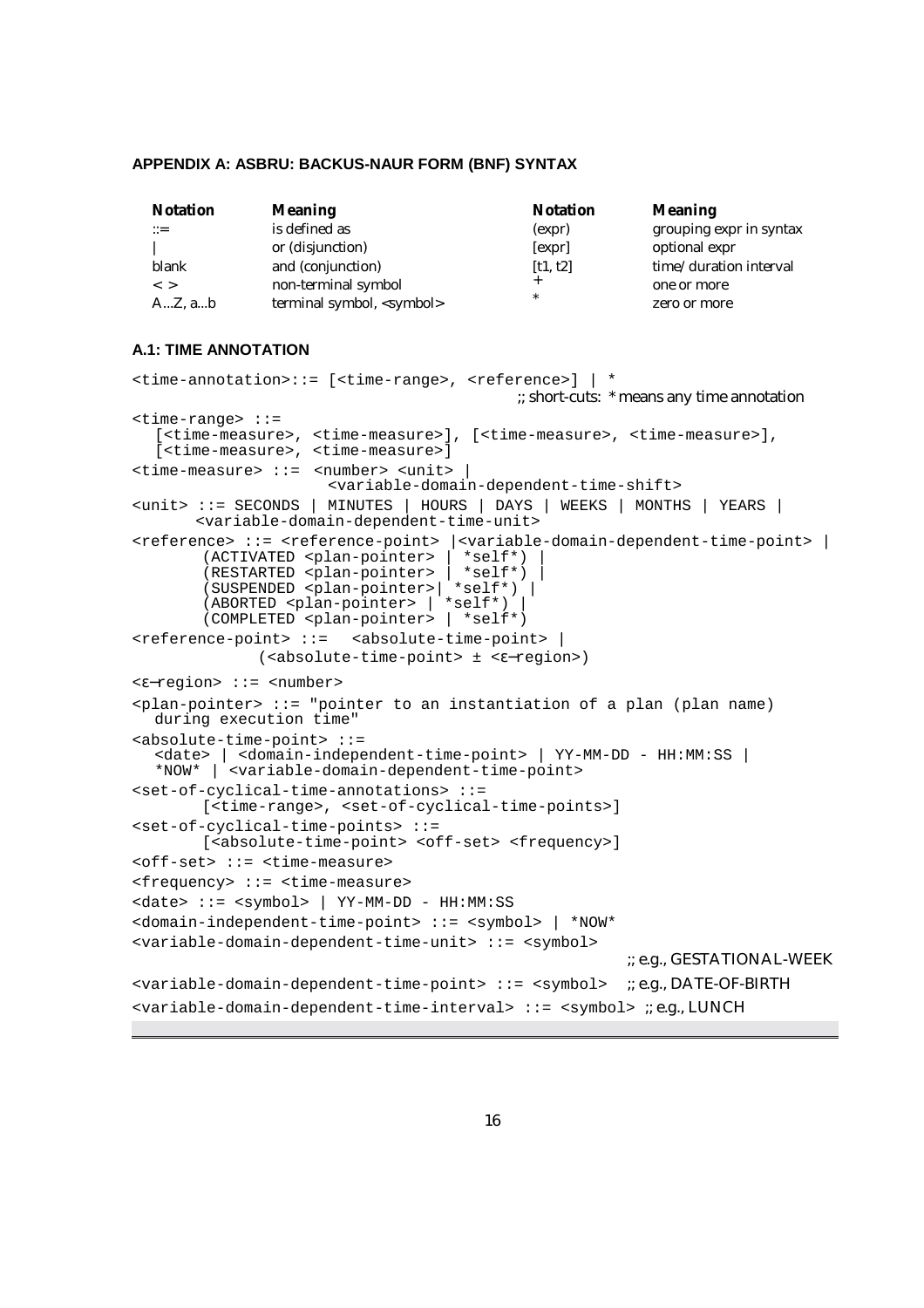## **A.2: PLAN DEFINITIONS**

```
<plan-definition> ::=
  ( PLAN <plan-name> [(ARG <argument>+)]
        [<set-of-time-assignments>]
        [<set-of-preferences>]
        [<set-of-intentions>]
        [<set-of-conditions>]
        [<set-of-effects>]
        [<plan-body>]
        [<return-expression>]
  )
<plan-name> ::= <symbol>
\langle \text{symbol} \rangle : := A \vert . . \vert Z \vert a \vert . . \vert b \vert . . .<argument> ::= <symbol>
<file-name> ::= <symbol>
<set-of-time-assignments> ::=
  INCLUDE <file-name> | ;; global definition \therefore; global definition
  [(TIME-UNIT-ASSIGNMENT
     (\text{units} < - \text{cunit-definition})^+)]
  [(DOMAIN-DEPENDENT-TIME-ASSIGNMENT
        [(SHIFTS
           (<variable-domain-dependent-time-shift> <- <time-measure>)+)]
        [(POINT
           (<variable-domain-dependent-time-point>
                                 \leftarrow <absolute-time-point>)<sup>+</sup>)]
        [(INTERVAL
           (<variable-domain-dependent-time-interval>
                  <- (<time-range> <absolute-time-point>|
                       <variable-domain-dependent-time-point>))+)])]
  [(ABSTRACTION-ASSIGNMENT
     (CYCLICAL
        [(<variable-cyclical-time-points>
                  <- <set-of-cyclical-time-points>)+]
        [(<variable-cyclical-time-annotations>
                  <- <set-of-cyclical-time-annotations)+])]
```

```
<set-of-preferences> ::=
                 [(STRATEGIES <strategy>)]
                 [(UTILITIES <utility-measure>)]
                 [(LOOK-AHEAD <look-ahead-flag>)]
                 [(SELECT-METHOD <select-criteria>)]
                 [(RESOURCES <resource-constraint>+)]
                 [(START-CONDITION <started>)]
<strategy> ::= <symbol> ;; e.g., AGGRESSIVE, NORMAL
cutility-measure ::= "defined by user - domain and cite specific"
<look-ahead-flag> ::= <checknumber> | ALL
\text{<} checknumber> ::= 2 | 3 | ...<select-criteria> ::= <symbol>|EXACT-FIT|ROUGHLY-FIT|ASK|DEFAULT-VALUE
```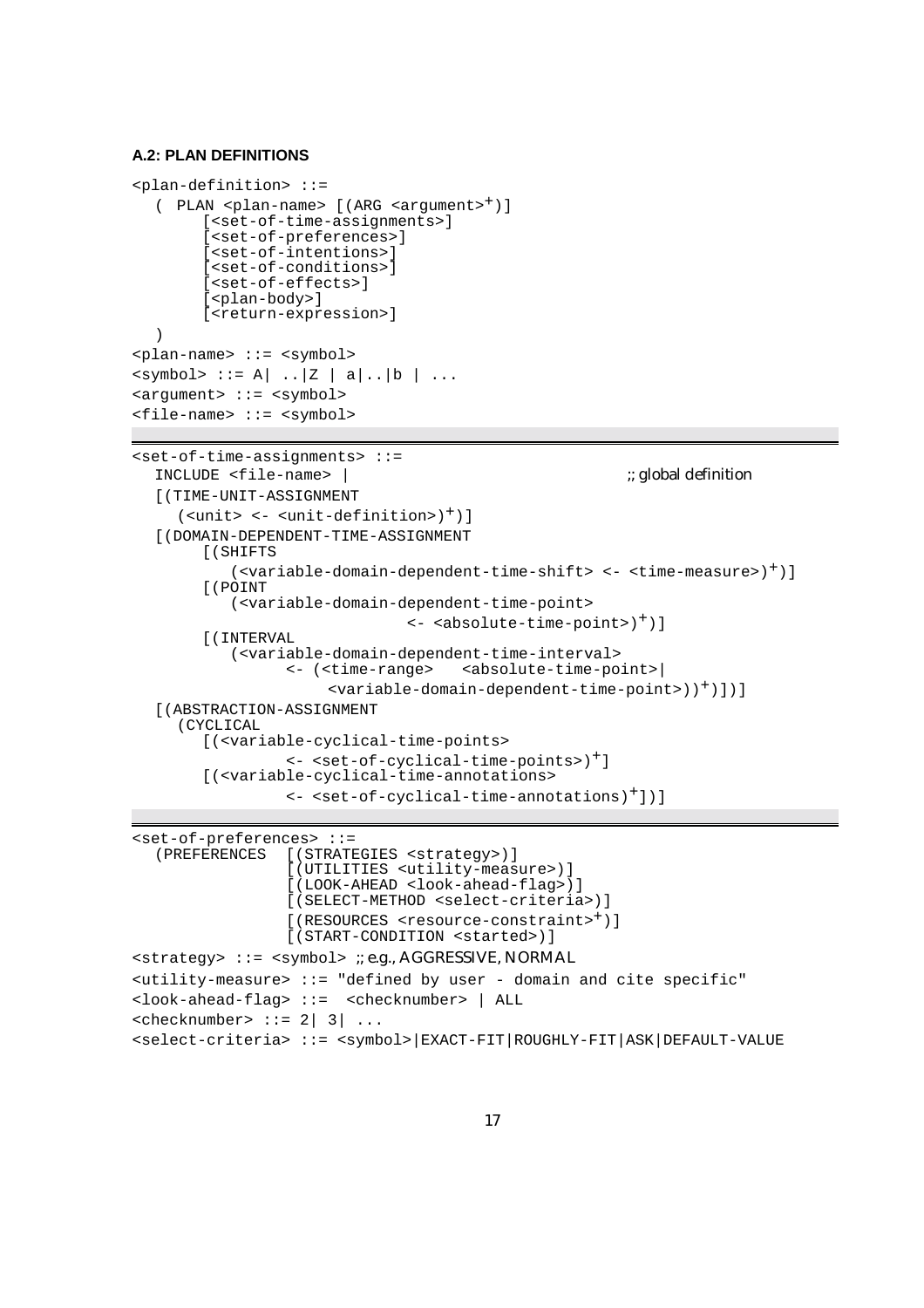```
<resource-constraint> ::= [(PROHIBITED <set-of-resources>)]
                              [(RECOMMENDED <set-of-resources>)]
                              [(DISCORAGED <set-of-resources>)]
                              [(OBLIGATORY <set-of-resources>)]
                              [(RESPONSIBLE-ACTOR <role><sup>+</sup>)]
<set-of-resources>) ::= (<resource> <time-annotation>)+
<resource> ::= <symbol>
<started> ::= MANUAL | AUTOMATIC
<role> ::= <symbol> ;; e.g., DOCTOR, NURSE, PATIENT
<set-of-intentions> ::=
  [(INTENTION:INTERMEDIATE-STATE <intention>+)] |
  [(INTENTION:INTERMEDIATE-ACTION <intention>+)] |
  [(INTENTION:OVERALL-STATE <intention>+)] |
  [(INTENTION:OVERALL-ACTION <intention>+)]
<intention> ::=
             (<intention-verb> <temporal-pattern> [<importance-measure>])
<intention-verb> ::= AVOID | MAINTAIN | ACHIEVE
\langleimportance-measure> ::= 0 .. 1 ;; between 0 and 1
<temporal-pattern> ::=
    <parameter-proposition> |
    <pattern>
    (PLAN-STATE <plan-pointer>
          ([<boolean-constraint>] <plan-state-value>+) <time-annotation>)
<parameter-proposition> ::=
  (<parameter> <value-description> <context> <time-annotation>)
<parameter> ::=
  <parameter-name> | <abstraction-function>(<parameter-name>)
<parameter-name> ::= <symbol>
<abstraction-function>(<parameter-name>) ::=
       STATE(<parameter - name) |
       GRAD(<i>parameter-name</i>) |
       RATE(<parameter-name>)
<value-description> ::=
  <single-value> | <value-range> | (<boolean-constraint> <single-value>+ )
<single-value> ::= <state-value> | <grad-value> | <rate-value> | <number>
<value-range> ::= (<single-value>, <single-value>)
<state-value> ::= <number> | <symbol> | HIGH | NORMAL | LOW
<grad-value> ::= <symbol> | INC | DEC | SAME | NON-INC | NON-DEC |
  NON-MON |
<rate-value> ::= <number> <unit> | <symbol> | FAST | NORMAL |SLOW
<pattern> ::= <constraints> <parameter-proposition>+
<plan-state-value> ::= STARTED | SUSPENDED | RESTARTED | ABORTED |
  COMPLETED
<constraints> ::= COUNT-APPEARANCE <number> |
                ORDINAL-NUMBER <number> |
                 <boolean-constraint> |
                <temporal-constraint> |
                <value-constraint>
<boolean-constraint> ::= OR | NOT
<temporal-constraint> ::= <symbol< | BEFORE | AFTER
```

```
18
```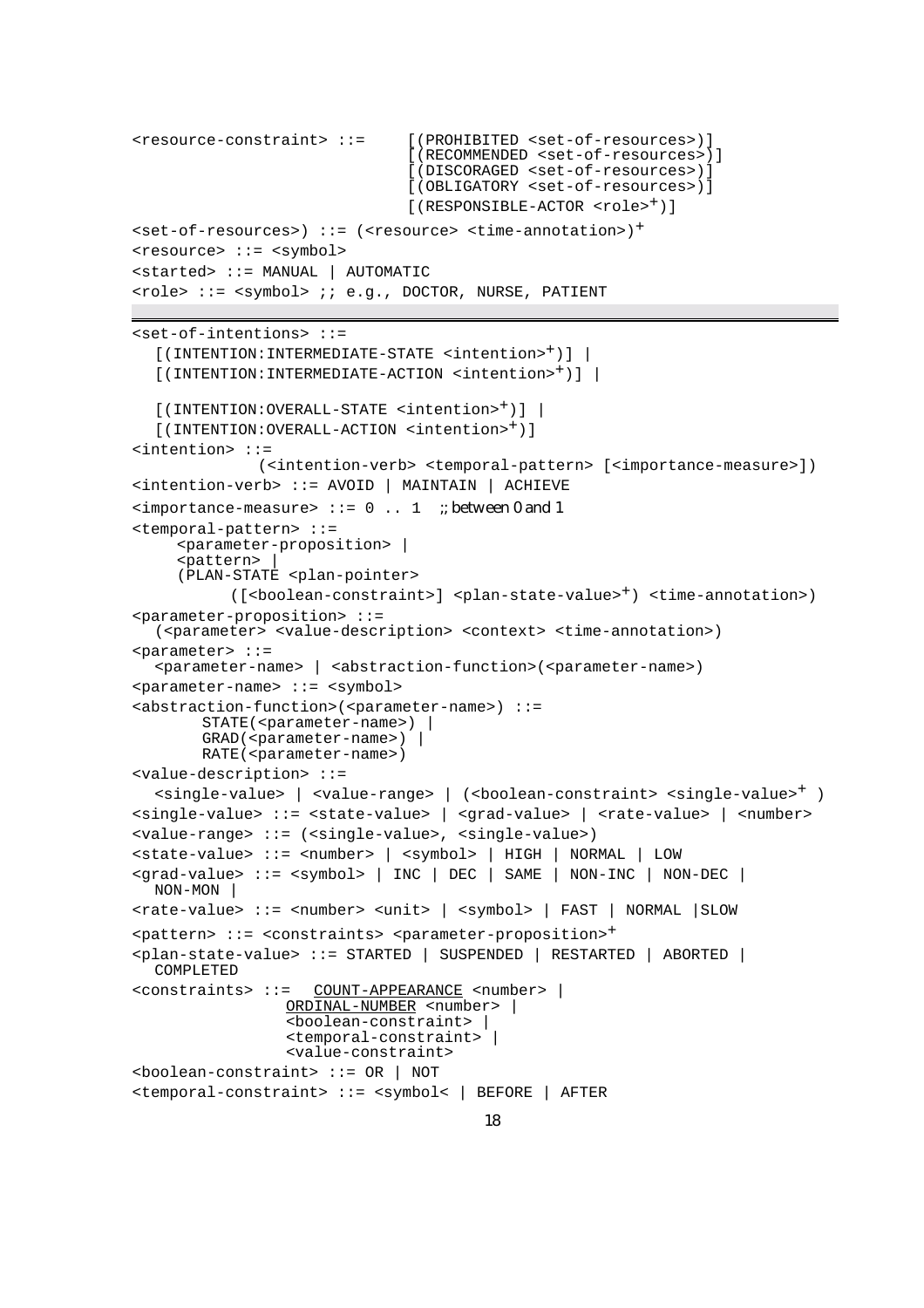```
\{value-constraint > : := \langle | \cdot | > | \cdot | = | = | = \mathcal{A}\}<context> ::= * | <symbol> | <set-of-contexts> ;; short-cuts: * means any context
\text{set-of-contexts} ::= (\text{context>}^+)
```

```
<set-of-conditions> ::=
```

```
[(FILTER-PRECONDITIONS <temporal-pattern>+)]
  [(SETUP-PRECONDITIONS <temporal-pattern>+)]
  [(ACTIVATED-CONDITIONS <activated-from-state>)]
  [(SUSPEND-CONDITIONS <temporal-pattern>+ <sampling-frequency> )*]
  [(ABORT-CONDITIONS <aborted-from-state> <temporal-pattern>+
                        <sampling-frequency> )*]
  [(COMPLETE-CONDITIONS <temporal-pattern>+ <sampling-frequency> )*]
  [(RESTART-CONDITIONS <temporal-pattern>+
                        <sampling-frequency> )]
<activated-from-state> ::= MANUAL | AUTOMATIC | SUSPENDED |
             (<boolean-constraint> <activated-from-state><sup>+</sup>)
<aborted-from-state> ::= ACTIVATED | SUSPENDED |
             (<boolean-constraint> <aborted-from-state>+)
<sampling-frequency> ::=
  (SAMPLING-FREQUENCY <number> <unit> | <variable-cyclical-time-points>
                     | <variable-cyclical-time-annotations>)
```

```
<set-of-effects> ::=
  [(ARG-DEPENDENCY (<argument> <context> <parameter>
       <relationship-function> [<time-annotation>] <likelihood>)+]
  [(PLAN-EFFECTS (<context> <parameter>
       <direction-of-change> [<time-annotation>] <likelihood>)+]
<likelihood> ::= "desirable probability"
<relationship-function> ::= <symbol> | POSITIVE-MON | NEGATIVE-MON
<direction-of-change> ::= <symbol> | INC | DEC | NORMAL
```

```
<plan-body> ::=
  <sequential-plan> |
  <parallel-plan> |
  <any-order-plan> |
  <cyclical-plan>
<sequential-plan> ::=
  (DO-ALL-SEQUENTIALLY <assign-statement>+ |
                    <plan-activation>+|
                    <variable-plan-schema>|
                    <variable-plan-schema-list>) |
                    <if-then-else>
<parallel-plan> ::=
  (DO-ALL-TOGETHER <plan-activation>+ |
                 <variable-plan-schema> |
                 <variable-plan-schema-list>) |
  (DO-SOME-TOGETHER <plan-activation>+ |
                 <variable-plan-schema> |
                 <variable-plan-schema-list>
                 [CONTINUATION-CONDITION <plan-name>+])
                 <if-then-else>
```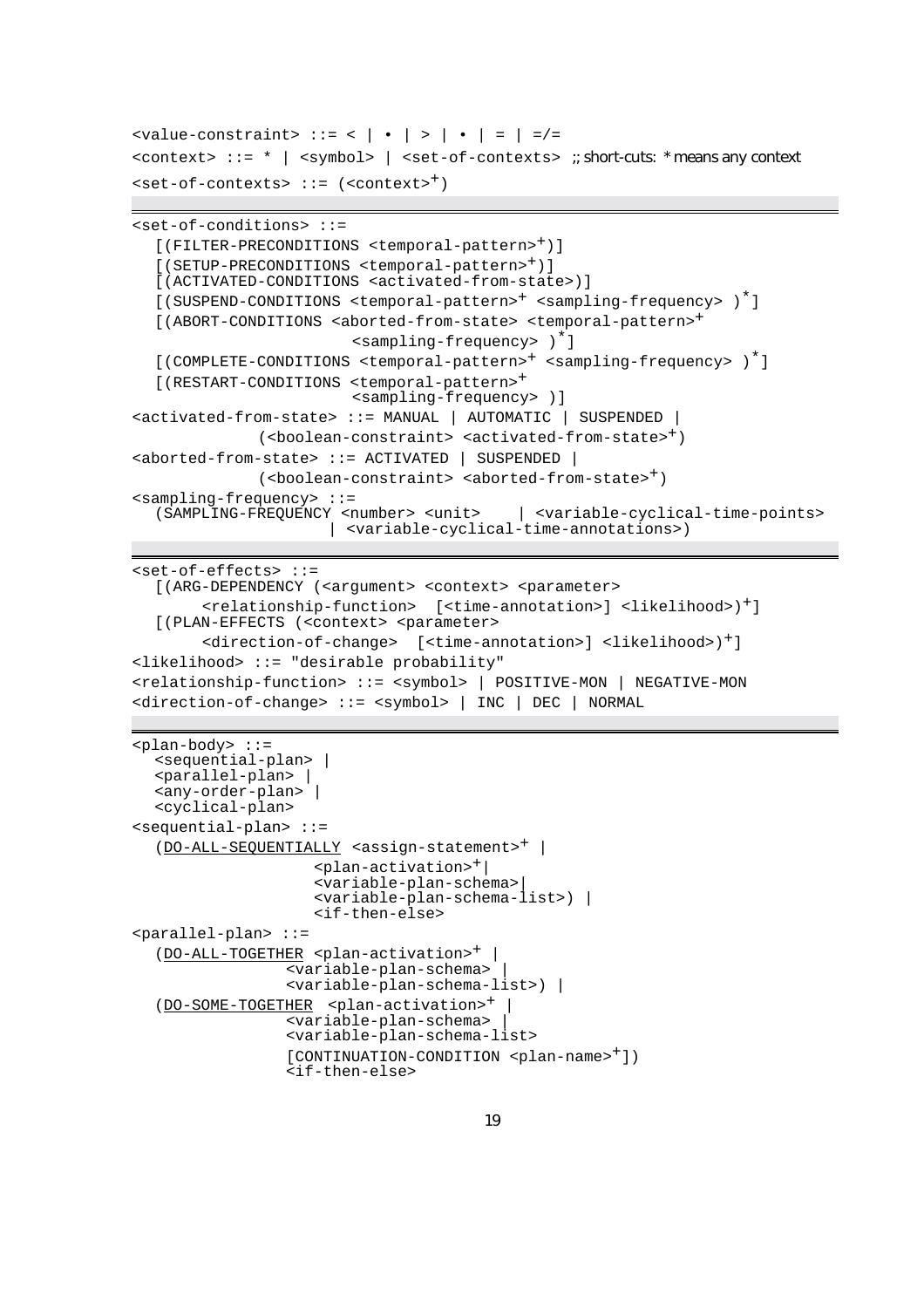```
<any-order-plan>::=
  (DO-ALL-ANY-ORDER <plan-activation><sup>+</sup>
                 <variable-plan-schema>
                 <variable-plan-schema-list>) |
  (DO-SOME-ANY-ORDER <plan-activation>+ |
                <variable-plan-schema> |
                <variable-plan-schema-list>
                 [CONTINUATION-CONDITION <plan-name>+]) |
                 <if-then-else>
<cyclical-plan> ::=
  (EVERY (START <start-time>) [(END <end-time>)]
          (TIME-BASE [<time-range> <set-of-cyclical-time-points>] |
                    <variable-cyclical-time-annotations>)
          [(TIMES-COMPLETED <number-times-completed>)]
          [(TIMES-ATTEMPTS <max-number-of-attempts>
                 [(<min-time-attempt>, <max-time-attempt>)])]
          [(UNTIL-COND <temporal-pattern>)]
          <plan-name> [<plan-argument-value>+]
  END-EVERY )
<assign-statement> ::=
  (ASSIGN <variable-name> <plan-schema>) |
  (ASSIGN <variable-plan-schema-list>
          (SELECT-SOME <plan-schema>+
          [(SELECT-METHOD <select-criteria>)])) |
  (ASSIGN <variable-plan-schema>
          (SELECT-ONE <plan-schema>+
          [(SELECT-METHOD <select-criteria>)]))
\texttt{diff-then-else} ::= (IF <temporal-pattern> THEN <plan-activation>
                                          ELSE <plan-activation> )
<plan-activation> ::=
  (<plan-schema> (ON-SUSPEND (<plan-activation> | <if-then-else>))
                (ON-ABORT (<plan-activation> | <if-then-else>)))
<plan-schema> ::= (<plan-name> [<plan-argument-value>+] [<time-
  annotation>]))
<variable-name> ::= <symbol>
<plan-schema-list> ::= <plan-schema>+
<start-time> ::= <absolute-time-point>
<end-time> ::= <absolute-time-point>
<frequency> ::= <time-measure>
<number-times-completed> ::= <number>
<max-number-of-attempts> ::= <number>
<min-time-attempt> ::= <time-measure>
<max-time-attempt> ::= <time-measure>
<plan-argument-value> ::= <value-description>
```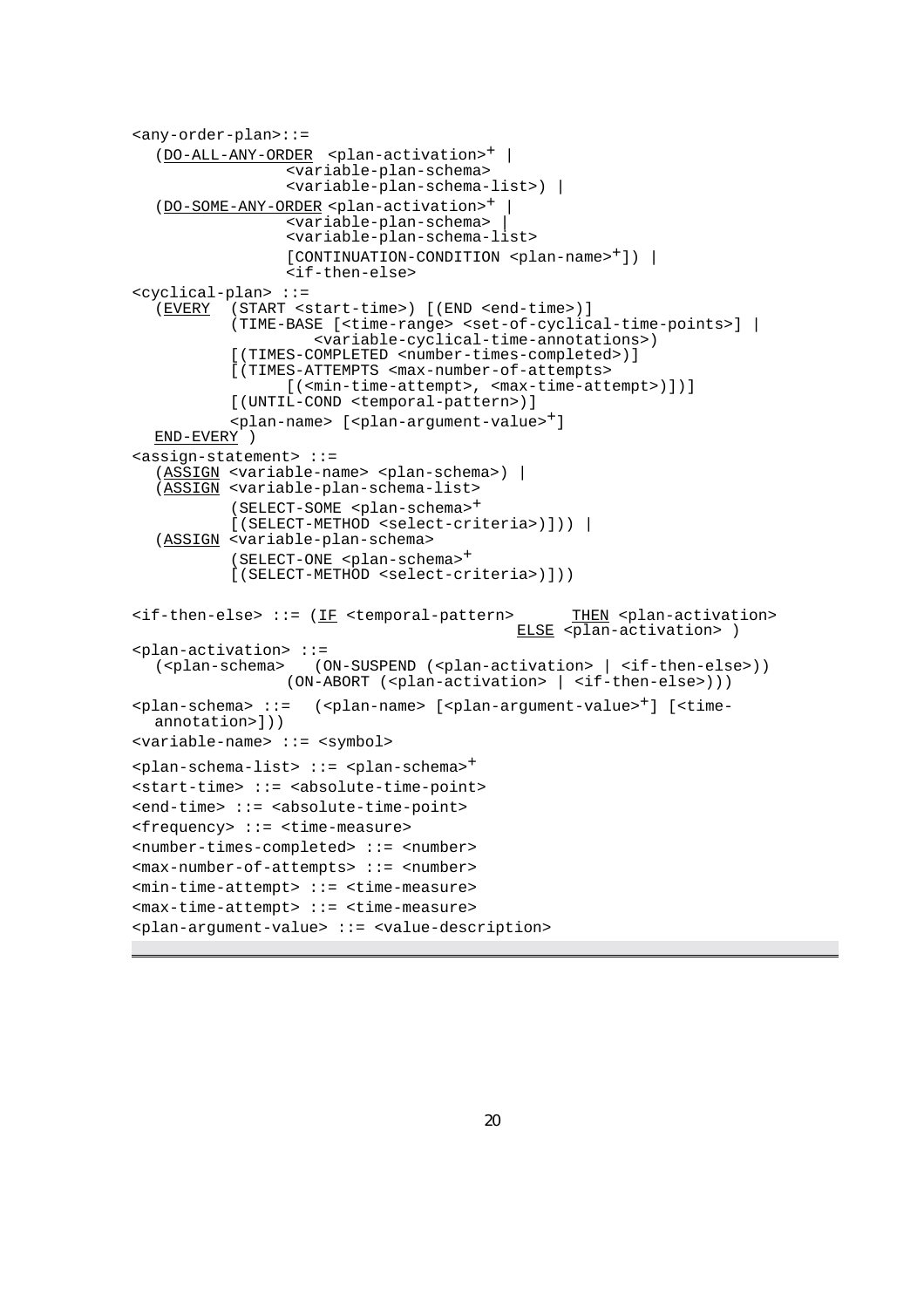```
<return-expression> ::= (RETURN <return-value>)
<return-value> ::= <single-value> | <plan-schema> | <every-type-of-
  variable>
<every-type-of-variable> ::= <variable-plan-schema>|
  <variable-plan-schema-list> |
  <variable-name> |
  <variable-domain-dependent-time-unit> |
  <variable-domain-dependent-time-point> |
  <variable-domain-dependent-time-interval>|
  <variable-domain-dependent-time-shift>
  <variable-cyclical-time-points>|
  <variable-cyclical-time-annotations>
```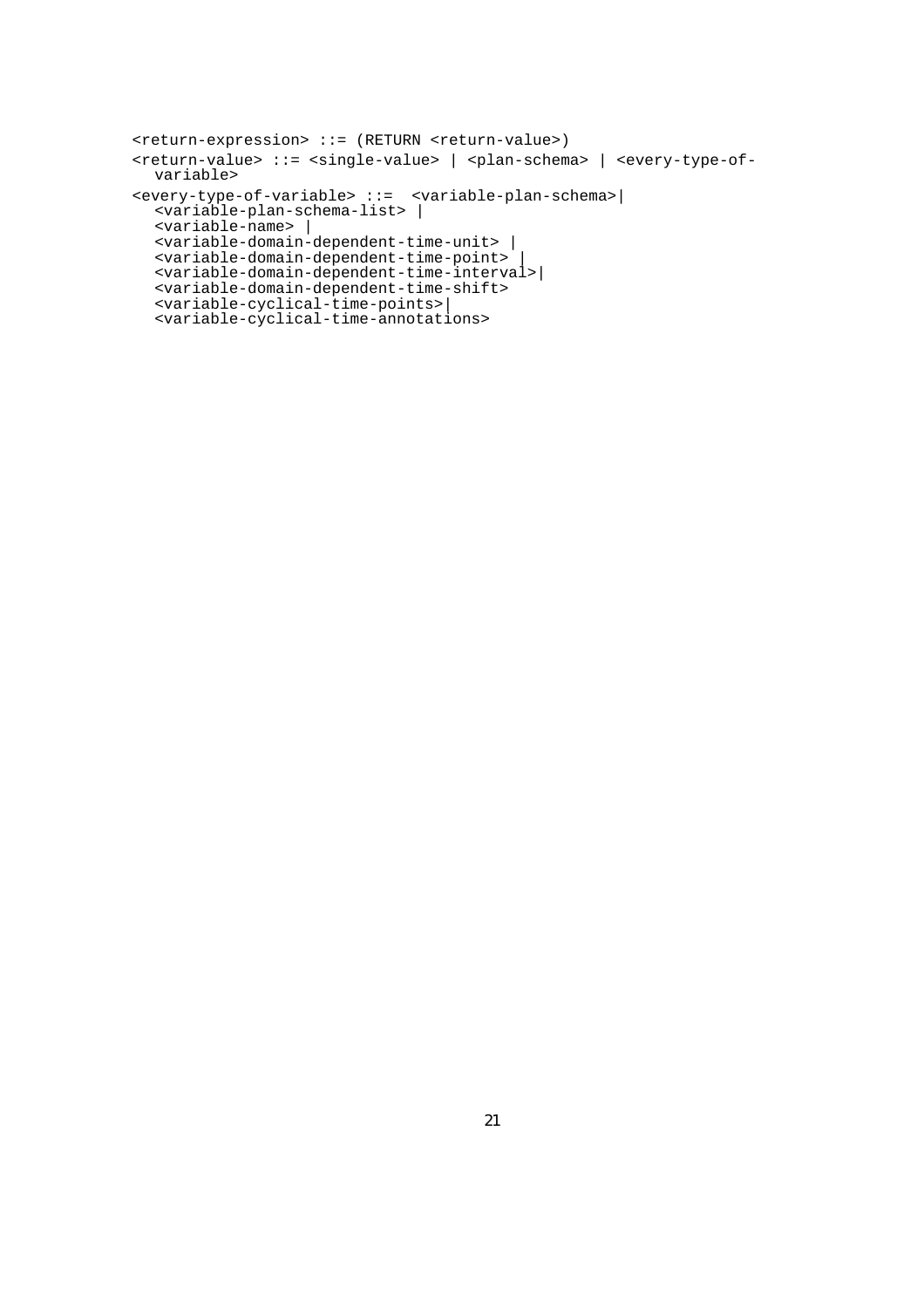#### **APPENDIX B: EXAMPLE: A GESTATIONAL DIABETES MELLITUS (GDM) GUIDELINE IN ASBRU**

The following represents a part of a guideline used in the "Sweet Success" California Diabetes and Pregnancy Program (CDAPP) at Stanford University Medical Center [CDAPP, 1992] for controlled observation and treatment of noninsulin-dependent gestational diabetes mellitus (GDM type II): first, the verbal form (an excerpt from the CDAPP); second, in a graphical version; and third, in the ASBRU language.

#### **B.1: VERBAL VERSION**

Implicit or not mentioned intentions and conditions in the guideline below have been acquired from domain experts and appear in the Asbru representation of the example.

```
Observation and Treatment of Gestational Diabetes Mellitus (GDM)
GLUCOSE MONITORING:
     (after GDM was dedected in third trimester pregnancy, tested by a
     glucose tolerance test (GTT) being between 140 and 200 mg/dl)
(1) Patients will check glucose values four times/day (fasting and one hour
     postprandial glucose)
(2) Preprandial, bedtime and 2 AM blood glucose will be added at the discretion
     of the physician
(3) ... deleted ...<br>(4) Treatment goals
(4) Treatment goals should be no higher than 130 mg/dl for 1-hour post meals, <
     100 mg/dl fasting and preprandial
(5) ... deleted ...
NUTRITION:
(1) Patients should be taught a diet based on the patients' weight, activity level
     and number of fetuses (regular meals: 3 meals, 3 snacks).
   ... (omitted for lack of space) ...
INSULIN THERAPY:
... (omitted for lack of space) ...
```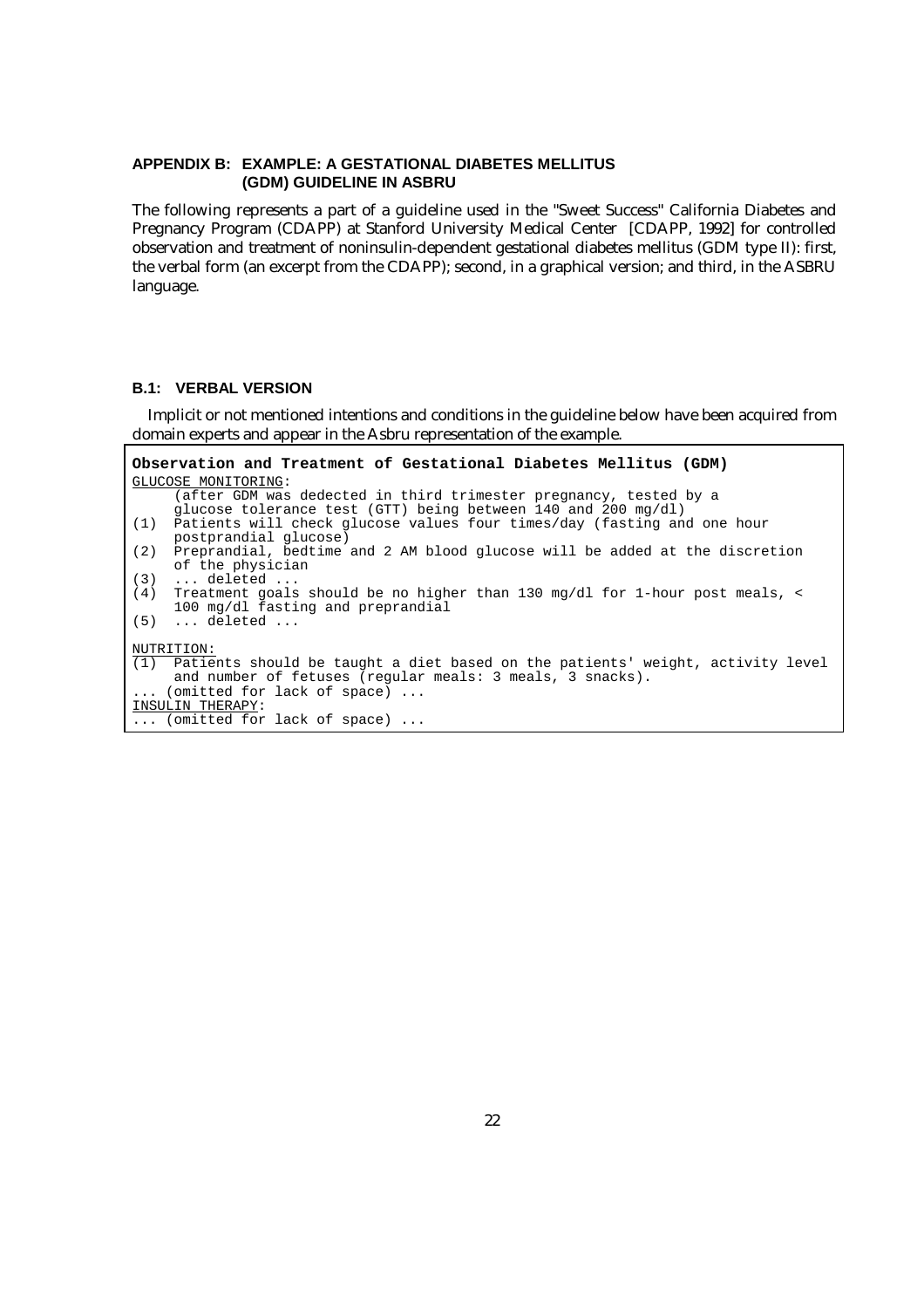## **B.2: GRAPHICAL VERSION**

Figure 3.5 is a zoom of Figure 3.4.



**Figure 3.5** Graphical version of a part of the guideline, used in the at the CDAPP program for controlled observation and treatment of GDM Type II.

## **B.3: ASBRU LANGUAGE**

The plan body consists of three plans that are executed in parallel. These plans are decomposable into other plans, which exist in the guideline-specification library. Nondecomposable plans are executed by the executing agent. Plan names are written in bold characters.

```
(PLAN observing-GDM-Type-II
;; the following time-annotations are local to the GDM example
(DOMAIN-DEPENDENT TIME-ASSIGNMENT
     (SHIFTS DELIVERY <− 38 WEEKS)
     ;; time shift from CONCEPTION
     (POINT CONCEPTION <− (ask (ARG "what is the conception-date?")))
(ABSTRACTION-ASSIGNMENT
     (CYCLICAL
        MIDNIGHTS <− [0, 0 HOURS, 24 HOURS]
        BREAKFAST-START-TIME <− [0, 7 HOURS, 24 HOURS]))
```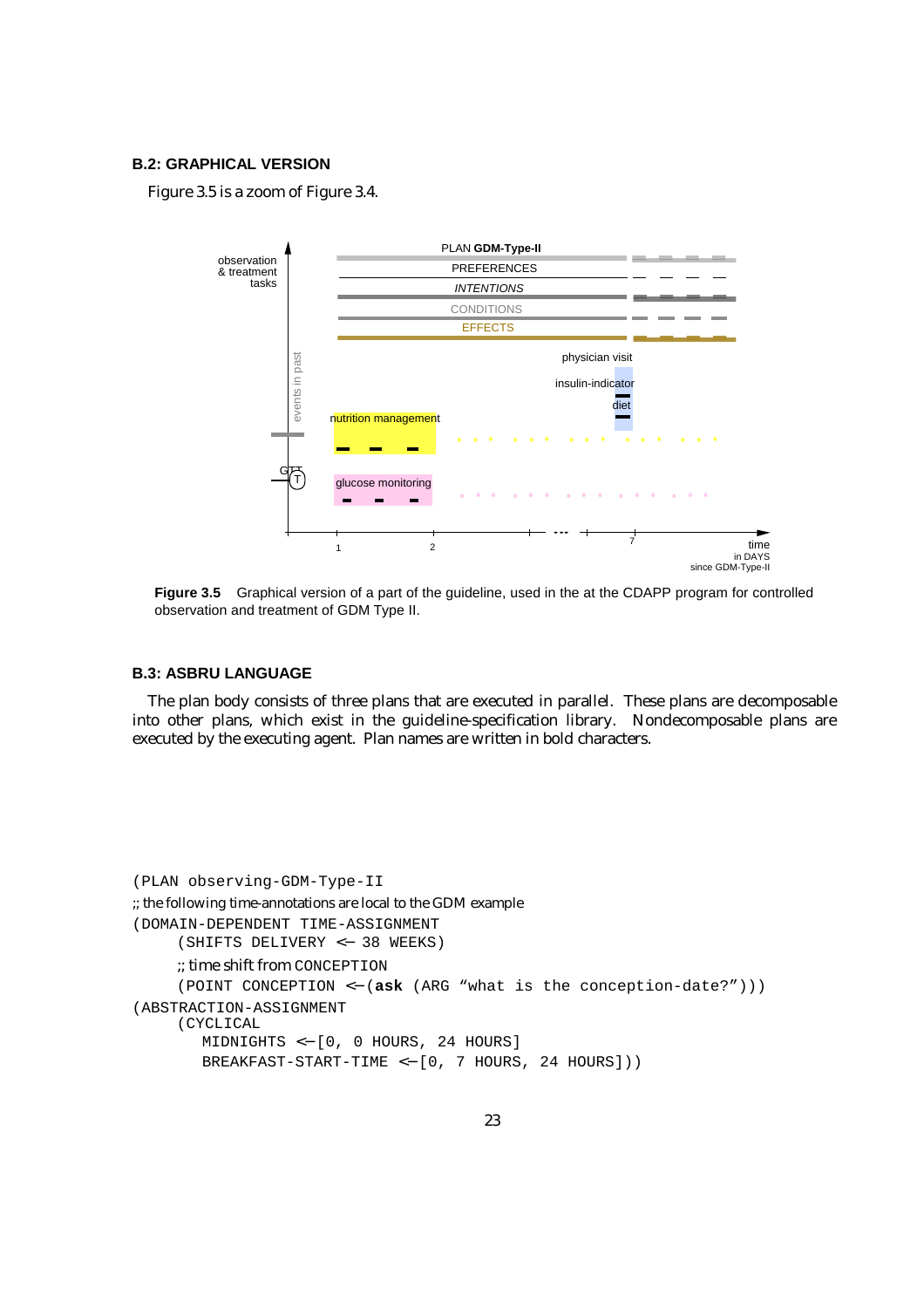(PREFERENCES (SELECT-METHOD EXACT-FIT) (START-CONDITION AUTOMATIC)) ;; The match in the filter conditions needs to be exact and the plan starts as soon as it is in a ready state (INTENTION:INTERMEDIATE-STATE (MAINTAIN blood-glucose-post-meal (<= 130) \* ;; a raw data value (no context)  $[$ [24 WEEKS, 24 WEEKS], [DELIVERY, DELIVERY],  $[\_$ .], CONCEPTION]) (MAINTAIN blood-glucose-fasting  $\leq 100$ ) \* ;; a raw data value (no context)  $[24 \text{ WEEKS}, 24 \text{ WEEKS}], [DELIVERY, DELIVERY], [ $_{-1}$ ], CONCEPTION])$ (MAINTAIN STATE(mothers-body-weight-gain) (OR SLIGHTLY-LOW NORMAL SLIGHTLY-HIGH) GDM-Type-II ;; a context-specific value [[24 WEEKS, 24 WEEKS], [DELIVERY, DELIVERY], [\_,\_], CONCEPTION]) ) (INTENTION:INTERMEDIATE-ACTION (MAINTAIN diet regular-meals GDM-Type-II [[24 WEEKS, 24 WEEKS], [DELIVERY, DELIVERY], [, ], CONCEPTION]) );; maintain a diet with regualr meals (INTENTION:OVERALL-STATE (AVOIDED STATE(blood-glucose) HIGH GDM-Type-II [[24 WEEKS, 24 WEEKS], [DELIVERY, DELIVERY], [7 DAYS, ], CONCEPTION]) ) ;; avoid high blood-glucose level (as defined in the context of therapy for GDM type II) ;; for more than 7 days, in the period from 24 conception weeks to delivery, ;; using the estimated conception date as a reference point (INTENTION:OVERALL-ACTION (MAINTAIN visit-dietitian regularly GDM-Type-II [[24 WEEKS, 24 WEEKS], [DELIVERY, DELIVERY], [3 MONTHS, \_], CONCEPTION]) ) ;;patient had visited dietitian regularly for at least three months (SETUP-PRECONDITIONS (PLAN-STATE **one-hour-GTT** COMPLETED  $[24 \text{ WEEKS}, 24 \text{ WEEKS}], [26 \text{ WEEKS}, 26 \text{ WEEKS}], [-1, 1, 20 \text{ NCEP}, 24 \text{ WEEKS}]$ ) ;; The patient must have had a glucose-tolerane test (another plan in the library) successfully completed (FILTER-PRECONDITIONS (one-hour-GTT (140, 200) pregnancy  $[24 \text{ WEEKS}, 24 \text{ WEEKS}], [26 \text{ WEEKS}, 26 \text{ WEEKS}], [7 \text{ WCEFTON}].$ ) (SUSPEND-CONDITIONS (STATE(blood-glucose) HIGH GDM-Type-II [[24 WEEKS, 24 WEEKS], [DELIVERY, DELIVERY], [4 DAYS, \_], CONCEPTION] ;; suspend if high blood-glucose level (in the context of GDM type II therapy) exists for at least 4 days (SAMPLING-FREQUENCY 24 HOURS)) ) (ABORT-CONDITIONS (OR ACTIVATED SUSPENDED) (insulin-indicator-conditions TRUE GDM-Type-II \* (SAMPLING-FREQUENCY 24 HOURS)) ) (COMPLETE-CONDITIONS (delivery TRUE GDM-Type-II \* (SAMPLING-FREQUENCY 30 MINUTES)) )